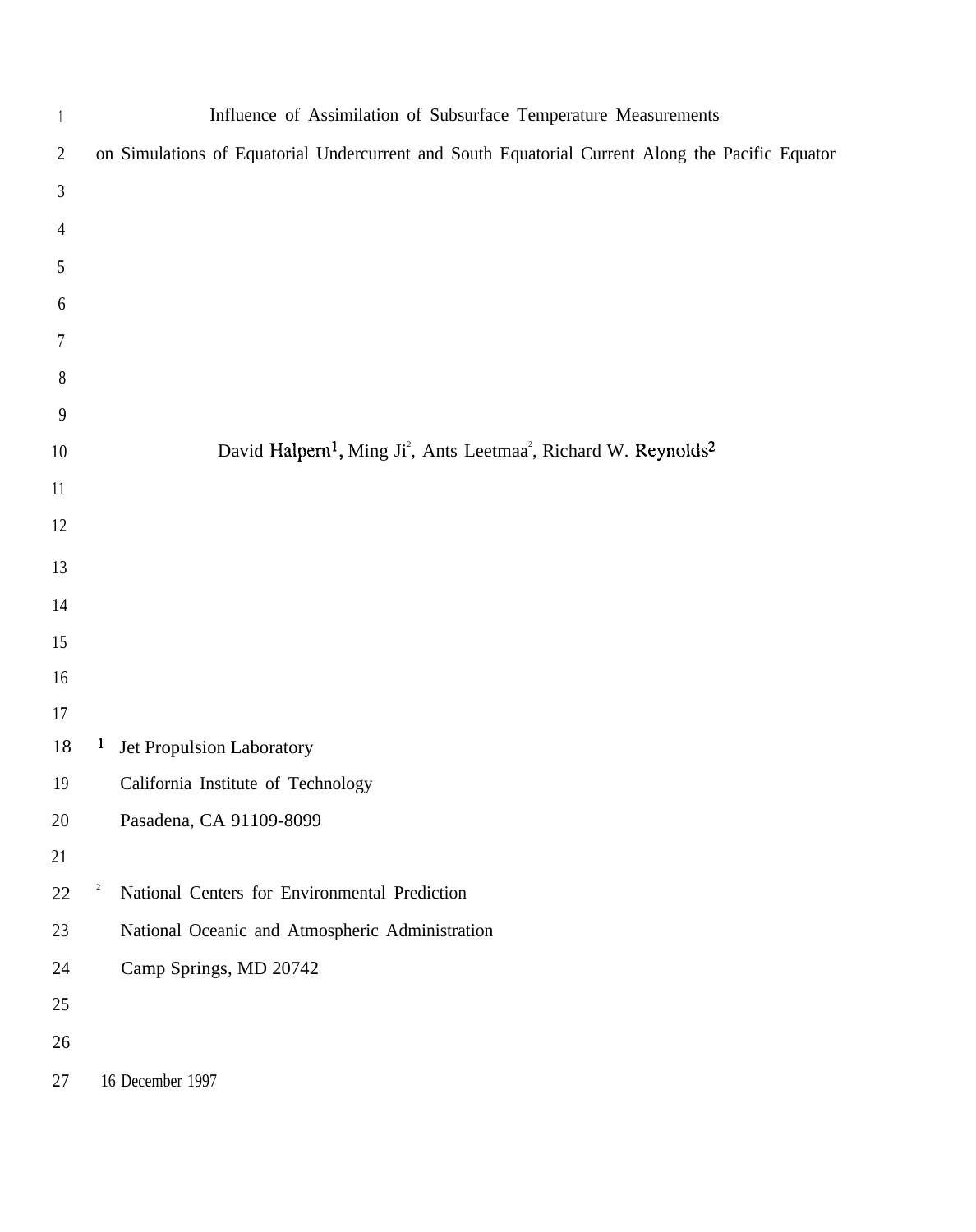1

 $\blacksquare$ 

## Abstract

| $\overline{2}$ | Equatorial Pacific current and temperature fields were simulated with and without                    |
|----------------|------------------------------------------------------------------------------------------------------|
| 3              | assimilation of subsurface temperature measurements for April 1992- March 1995, and compared         |
| $\overline{4}$ | with moored buoy and research vessel current measurements. Data assimilation intensified the         |
| $\mathfrak{S}$ | mean east-west slope of the thermocline along the equator in the eastern Pacific, shifted eastward   |
| 6              | the longitude of the mean Equatorial Undercurrent (EUC) maximum speed 800-km to 125°W, and           |
| $\overline{7}$ | produced a 25% stronger mean EUC core speed in the eastern Pacific. In the eastern Pacific the       |
| 8              | mean EUC core speed simulated with data assimilation was slightly more representative of             |
| 9              | observations compared to that computed without data assimilated; in the western Pacific the data     |
| 10             | assimilation had no impact on mean EUC simulations.                                                  |
| 11             | Data assimilation intensified the north-south slope of the thermocline south of the equator in       |
| 12             | the western Pacific to produce a thicker and more intense westward-flowing South Equatorial          |
| 13             | Current (SEC) in the western Pacific. In the western Pacific the mean SEC transport per unit         |
| 14             | width simulated with data assimilation was more representative of observations compared to that      |
| 15             | computed without data assimilation. However, large differences remained between the observed         |
| 16             | SEC transport per unit width and that simulated with data assimilation. In the eastern Pacific, the  |
| 17             | data assimilation had no impact on mean SEC simulations.                                             |
| 18             | The temporal variability of monthly mean EUC core speeds and SEC transports per unit                 |
| 19             | width were increased significantly by data assimilation. It also increased the representativeness of |
| 20             | monthly mean SEC transports per unit width to the observations. However, the data                    |
| 21             | representativeness of monthly mean EUC core speeds was decreased. Results could be explained         |
| 22             | by the coupling between zonal gradient of temperature and EUC and between meridional gradient        |
| 23             | of temperature and SEC. Longitudinal variations along the Pacific equator of the impact of data      |
|                |                                                                                                      |

24 25 assimilation on the EUC and SEC precludes the choice of a single site to evaluate the effectiveness of data assimilation schemes.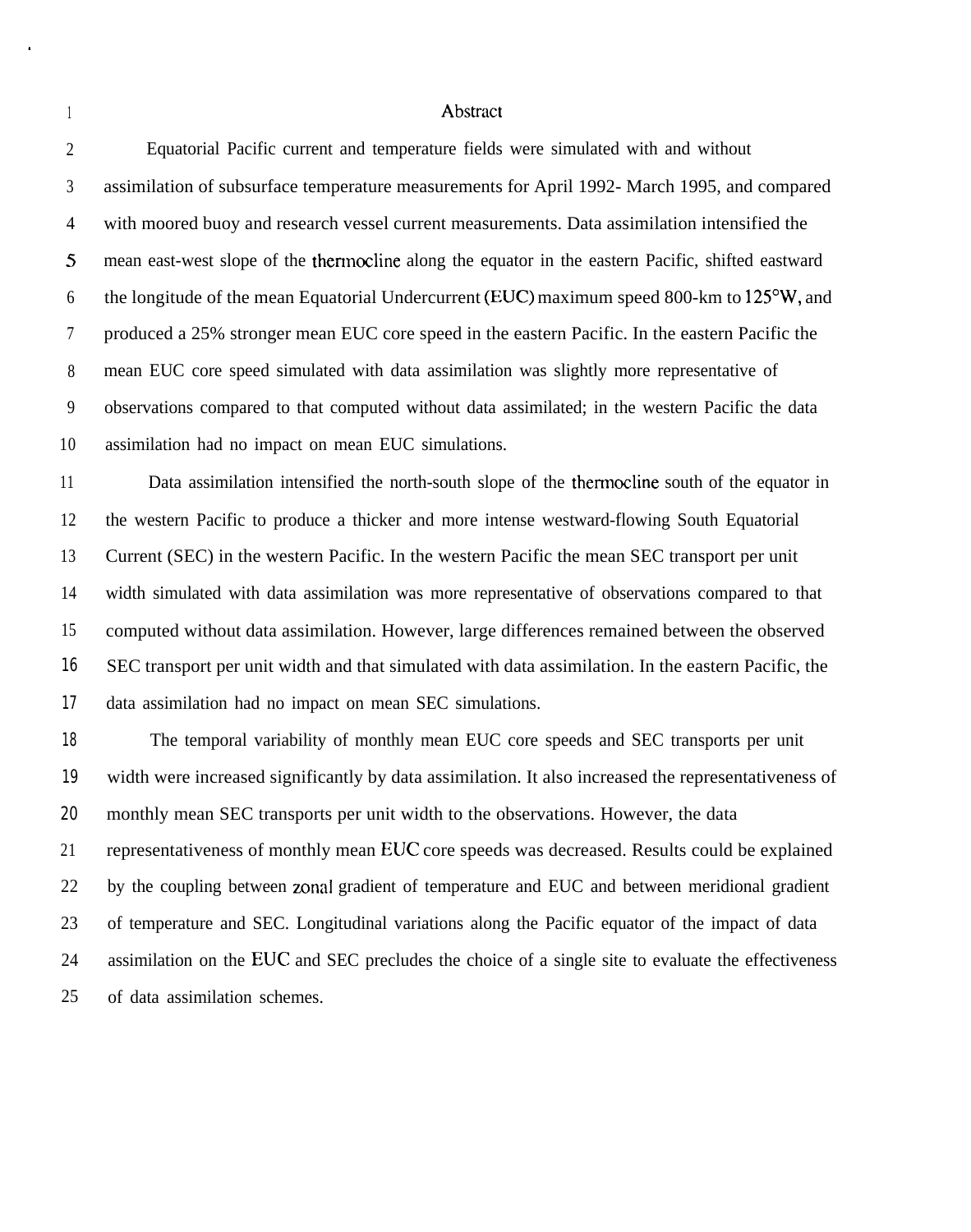. <sup>1</sup> <sup>1</sup> Introduction

2 3 4 5 6 7 8 9 10 11 12 13 14 15 16 17 18 19 In 1986, a method was developed at the United States National Meteorological Center, now National Centers for Environmental Prediction (NCEP), to operationally produce numericaJ simulations of monthly mean temperature and current fields throughout the tropical Pacific Ocean. In 1989, assimilation of subsurface temperature data was introduced into the NCEP hindcastanalysis system (Leetmaa and Ji, 1989) to correct errors caused by deficiencies in surface fluxes (especially wind stress) and parameterizations of subgrid-scale physical processes in the ocean general circulation model (OGCM). Enfield and Harris (1995), Ji and Smith (1995), and Ji et al. (1995) showed that assimilation of subsurface temperatures improved simulations of sea level and temperature. However, it is not a priori conclusive that NCEP simulations of upper-ocean current in the equatorial Pacific would similarly be improved. For instance, Hao and Ghil (1994), using a relatively simpler model than an OGCM, found that updating thermocline depth could increase the error of the simulated zonal current, even when data were assimilated everywhere at each time step. At NCEP, insertion of subsurface temperatures into the model ocean did not occur regularly in time nor at each grid-point, causing local variations of thermocline height and thickness. Resultant horizontal pressure gradient and, consequently, velocity would be altered compared to locations where no data were assimilated. In this paper, we examine the impact of subsurface temperature assimilation on the Equatorial Undercurrent (EUC) and South Equatorial Current (SEC) along the Pacific equator.

20 21 22 23 24 25 26 All simulations for the April 1992- March 1995 period were computed at NCEP, according to the method described by Ji et al. (1995) and Leetmaa and Ji (1996). The April 1992- March 1995 interval coincided with three warm episodes of the El Niño Southern Oscillation phenomenon (Goddard and Graham, 1997). Wind stress components were computed from the NCEP 6-hour, approximate 1.50-latitude x 1.50-longitude, 1000-mb operational surface wind analyses. We used 1 (K)O-mb wind analyses, in which the height corresponded to about 40 m, because the operational 10-m height wind speeds were too low during this period. (The accuracy of NCEP 10-m wind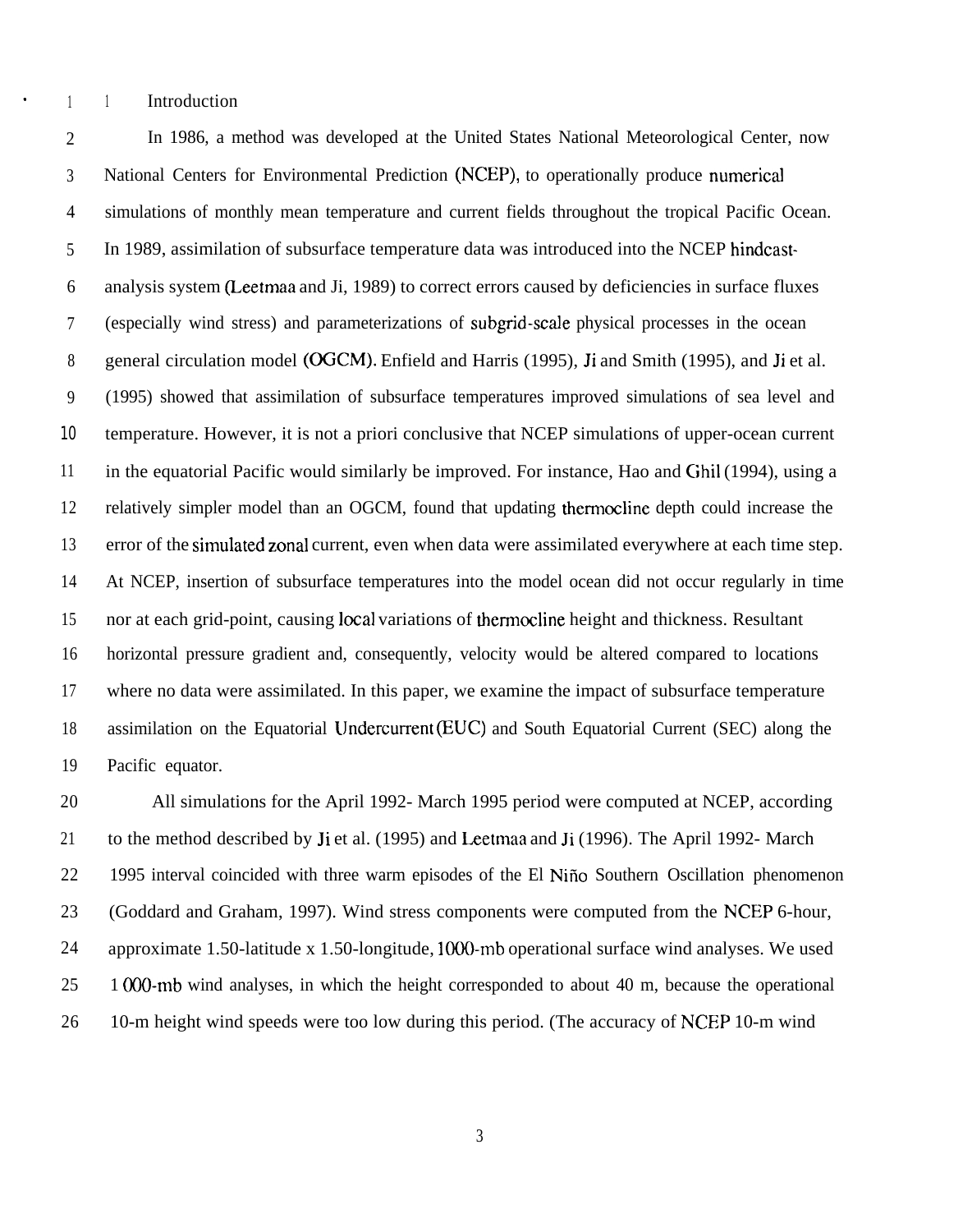1 2 analyses has since improved.) A constant drag coefficient (1.25x10-3) was used. Monthly mean wind stress components were calculated from 6-hour stresses.

3 4 5 6 7 8 9 10 11 12 13 14 15 16 17 18 19 Two kinds of subsurface temperature data were assimilated. Expendable bathythermographs (XBTs) dropped from ships and Tropical Atmosphere-Ocean moored-buoy thermistor chains (McPhaden, 1995) provided NCEP with real-time subsurface temperature data via the global telecommunications system (GTS). Depths of XBT data were increased by  $3\%$  to correct for depth biases (Hanawa et al., 1995). The average number of XBT tneasurements between 10°S and 10"N in a typical 4-week interval, which was the influence time awarded to an XBT profile, was about 260. The XBT network was concentrated primarily along three shipping lanes that virtually excluded the  $140^{\circ}W - 110^{\circ}W$  area, where the zonal slope of the thermocline along the equator had its greatest magnitude. Thermocline information is important to the simulation of tropical ocean currents (Cane and Sarachik, 1979); we therefore note that the number of 10°S - 10ON real-time XBT data received at NCEP decreased by about 80% from April 1992 to March 1995. However, the effect was mitigated by the doubling of the number of TAO sites from 35 to 60, and the segment of the TAO army between 2°S and 2°N was essentially unchanged during this period. At each 1-hour assimilation time step, only about 5% of the model l/30-latitude x 1.50-longitude grid regions within 10° of the equator were updated with subsurface temperature measurements. Simulations differed only whether there was or was not assimilation of subsurface temperatures. The velocity field was unconstrained by assimilation of temperature data.

20 21 22 23 24 25 26 27 Current measurements determined the representativeness of simulated currents, even though current measurements have errors themselves (e. g., Plimpton et al., 1997). Moored buoy current measurements were recorded at the equator by the Pacific Marine Environmental Laboratory at 165°E, 140°W and 110"W (McPhaden, 1995) and University of South Florida at 170°W (Weisberg and Wang, 1997). Currents at 165°E and 170°W were retrieved between 10 and 220 m at 5-m and 10-m intervals, respectively, with an acoustic Doppler current profiler (ADCP). At 140°W and 110"W current meters were placed at 10,25,45,80, 120, and 200 m. Record lengths at 165°E,  $170^{\circ}$ W,  $140^{\circ}$ W and  $110^{\circ}$ W were 29, 36, 36 and 34 data-months, respectively. A data-month was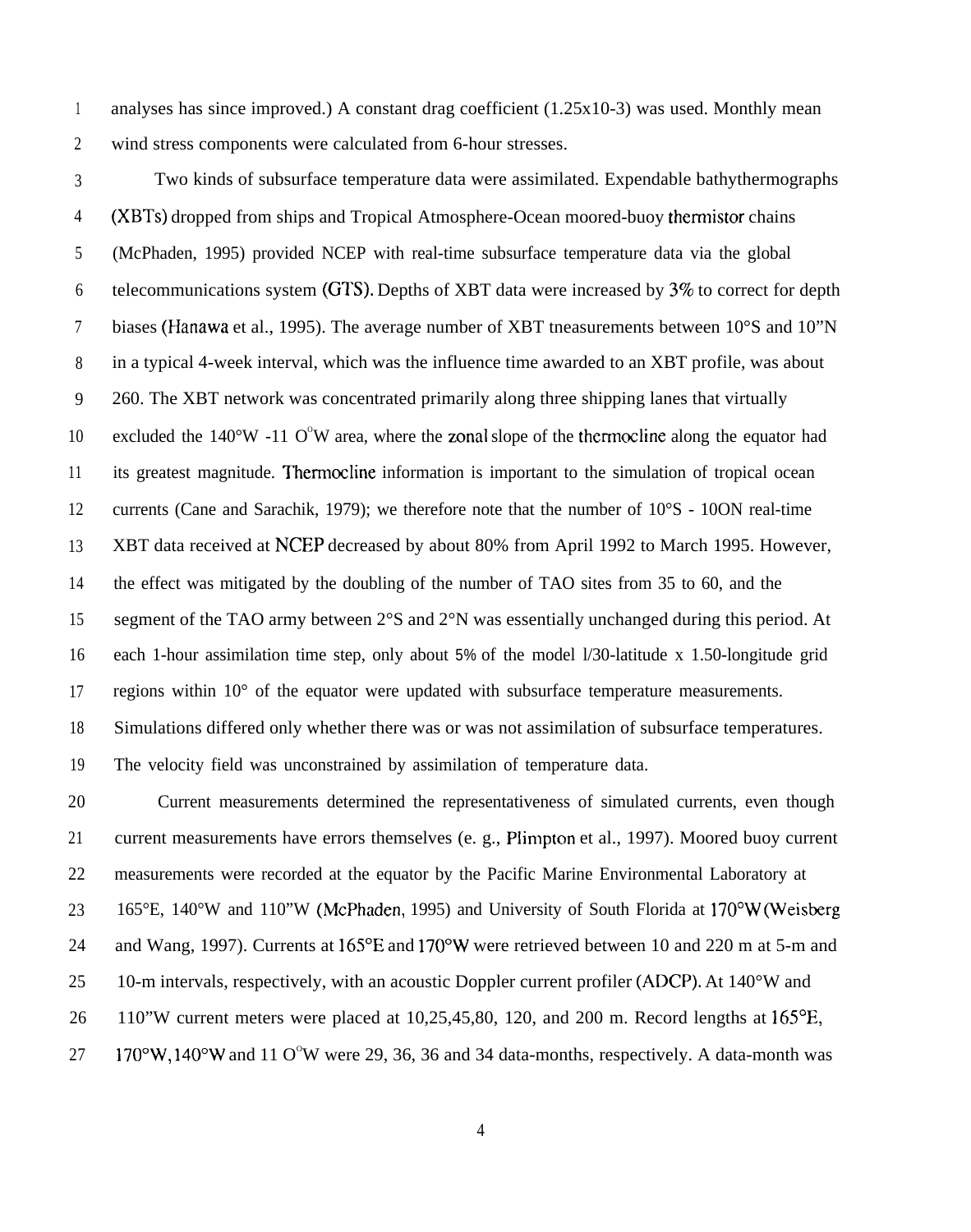1 2 3 4 equal to 20 or more data-days within a calendar month. A 20-day minimum interval was dictated by the existence of large-amplitude 20-day current oscillations (Philander et al., 1985). Also, we used ADCP data recorded by the French research vessel *l'Atalante* along the equator from 166"E -150"W during 9-19 October 1994 (Eldin et al., 1997).

5

6 2 Results

7 8 9 10 11 12 13 In the equatorial Pacific, the depth of the 20<sup>"</sup>C isotherm is used as an indicator of the thermocline because it occurs approximately within the center of the thermocline defined by the depth interval between the 25°C and 15°C isotherms. Assimilation of subsurface temperature data intensified the east-west slope of the  $20^{\circ}$ C isotherm by 25% from 140"W to  $105^{\circ}$ W (Figure 1). In no other longitudinal band of similar dimension had data assimilation produced a change in mean therrnocline slope of similar magnitude. The therrnocline change in the eastern equatorial Pacific was primarily caused by TAO data because of the rarity of XBT data in this region.

14

## 15 2.1 Equatorial Undercurrent

16 17 18 19 20 21 22 23 24 25 The eastward-flowing EUC has a maximum speed, named core speed, at about 75-150 m depth, depending on longitude and time of year. The core speed is a reasonable measure of the EUC because core speed and transport are correlated. At each moored-buoy site, the observed maximum eastward current was a good approximation of the core speed, including 140"W and 110"W because, based upon years of experience, a current meter had been placed at the approximate depth of the core speed. Simulated core speeds were determined from currents computed in 10-m layers in the uppermost 100 m and in approximate 20-m layers from 100-200 m. A core speed difference, whether between simulation and observation or between simulations, was arbitrarily defined to be significant if the difference was at least 10 cm s-', because this value is easily detectable by measurements.

26 27 The impact of data assimilation on the mean EUC core speed was longitude dependent (Figure 2). In the western Pacific, differences in mean EUC core speed, whether between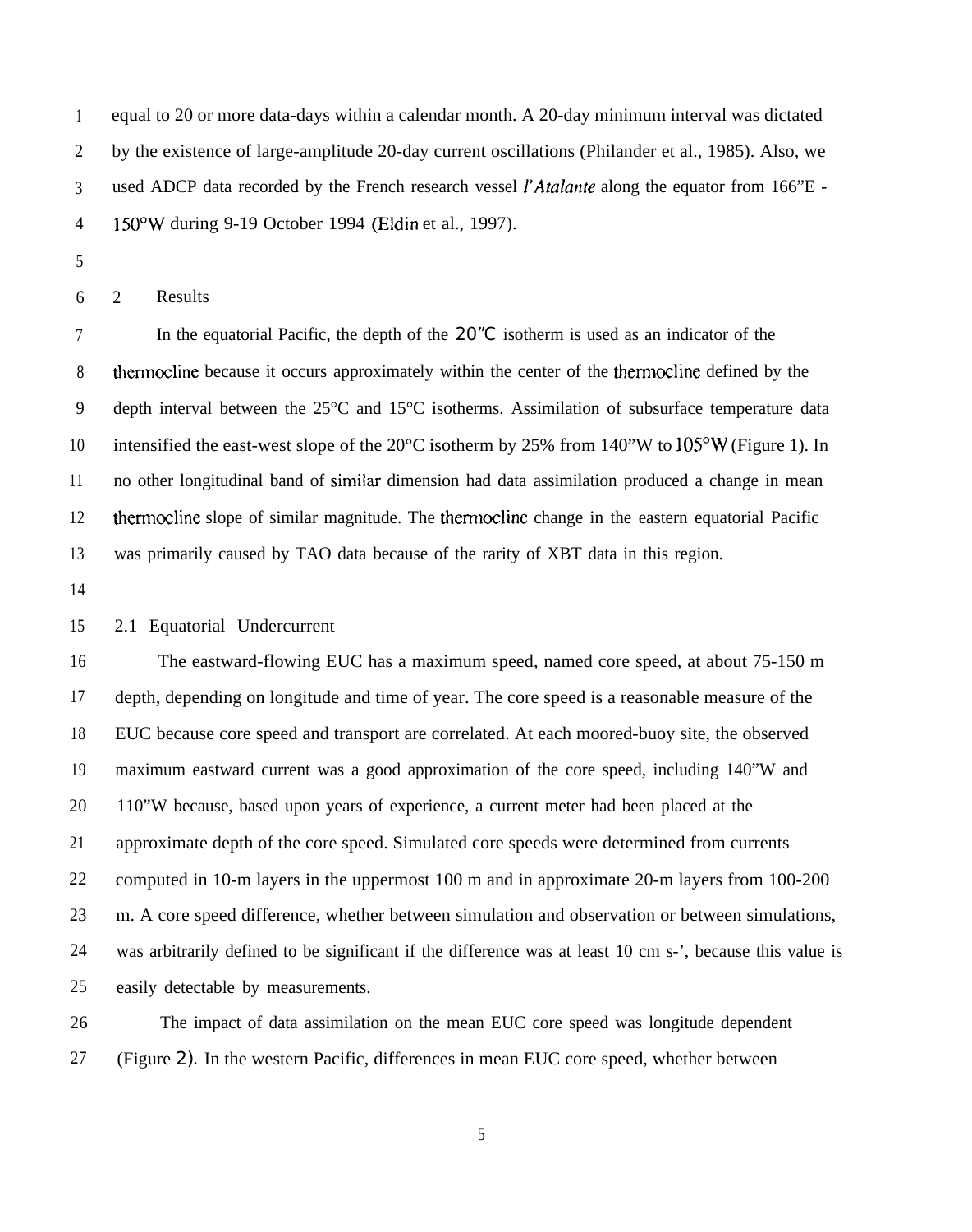1 2 3 4 5 6 7 8 9 10 simulations or between simulation and observation, were smaller than 10 cm  $s^{-1}$ . A different situation ensued in the eastern Pacific. From 135°W - 95°W, data assimilation increased the mean core speed by more than 10 cm S-l and by as much as  $25 \text{ cm S}$ <sup>\*</sup>, and moved the mean position of maximum core speed 800 km eastward to 125"W. Maximum values of 10-200 m integrated eastward or EUC transport per unit width simulated with and without data assimilation were 160 and 110  $\text{m}^2$  S-\*, respectively, and occurred at 125°W and 135°W, respectively. Had this difference been maintained in a north-south distance of  $\pm$  50 km of the equator, the EUC transports would have differed by 5x1  $0^6$  m<sup>3</sup>s<sup>-1</sup> (5 Sv) or about 25% of the typical EUC transport. These features reaffirm the strong association between variations of mean zonal slope of the thermocline (Figure 1) and mean EUC transport.

11 12 13 14 15 16 17 18 19 20 21 22 23 24 25 26 To a first approximation, the equilibrium EUC transport per unit width,  $T_{\text{EIC}}$ , is proportional to zonal wind stress,  $\tau_x$ . The EUC represents a balance between vertically integrated accelerations caused by the east-west pressure gradient,  $\rho^{-1}(\partial p/\partial x)$ , where  $\rho$  is density and p is pressure and by the vertical gradient of the east-west component of internal friction,  $\partial(\tau_x, \text{internal}/\rho)/\partial z$ . With  $(1/\rho)(\partial p/\partial x)$  represented by the east-west slope of sea level,  $g\eta_x$ , where g is gravity, then  $g\eta_x =$  $\tau_x/\rho H$ , where H is mixed-layer depth. Therefore,  $T_{\text{EUC}} \propto \eta_x$ , and  $\eta_x \propto$  zonal slope of the thermocline. Data assimilation produced a 25% increase in zonal slope of the thermocline (Figure 1) and, consequently,  $\eta_x$  would change by a similar amount, which resulted in 25% increase in mean EUC core speed (Figure 2) and 50% increase in mean EUC transport per unit width. Insertion of subsurface temperature data increased the temporal variability of simulated currents (Figure 3), as expected because each subsurface temperature profile would alter the modeled horizontal temperature gradient to make it more consistent with natural conditions. The subsequent adjustment toward balance between horizontal gradient of temperature and current, characteristic of all data assimilation schemes, introduces Kelvin and Rossby wave motions and other current fluctuations with a wide variety of space and temporal scales. The effect of these adjustments are similar to those experience when initiating model forecasts from unbalanced initial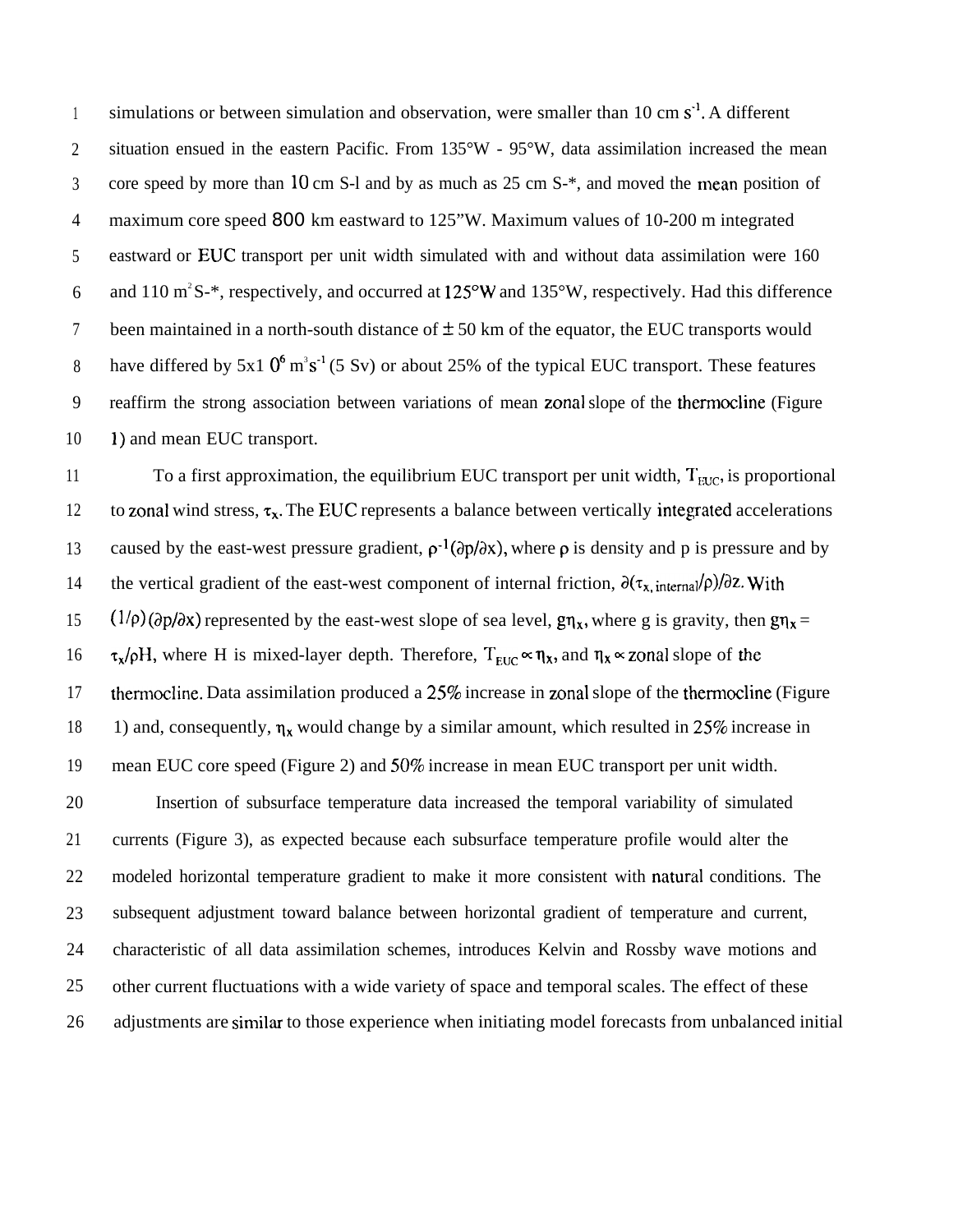1 2 conditions, also known as initialization shock. Wave and current fluctuations, produced as a result of initialization shock, are excited continuously during a simulation with data assimilation.

3 4 5 6 7 8 9 10 11 12 13 14 15 16 17 18 Of the four buoy sites, only at 140°W and 110"W did data assimilation increase the standard deviation of monthly mean EUC core speeds at least 10 cm  $s<sup>-1</sup>$  (10 cm  $s<sup>-1</sup>$  at 140°W and 13 cm  $s<sup>-1</sup>$  at  $110^{\circ}$ W) compared to those computed from simulations made without data assimilation. At each of the four buoy sites, the root-mean-square (rms) difference computed between observed and simulated monthly mean EUC core speeds were the same, with 95% confidence, whether data had or had not been assitnilated. A similar result was obtained for the correlation coefficients. However, the rms difference increased substantially towards the east, from 11 cm  $s<sup>-1</sup>$  at 165 $\mathrm{^{\circ}E}$  to  $28 \text{ cm s}^{-1}$  at 11 O°W. At 11 O°W, data assimilation reduced agreement between observed and simulated standard deviations: without (with) data assimilation the difference in standard deviations was  $1(12)$  cm s<sup>-1</sup>. Inspection of monthly mean EUC core speeds at  $110$ "W (Figure 3D) shows core speeds simulated with data assimilation much too large during January - March 1993 and June - September 1994. Why the insertion of TAO data, as distinct from XBT data which occurred very infrequently in the eastern equatorial Pacific, over intensified the EUC at 100"W is unknown. Perhaps the data assimilation scheme overcompensated tropical instability wave amplitudes, which are especially large during these months (Philander et al., 1985) and which are not well simulated (Chen et al., 1994).

19

20 3.2 South Equatorial Current

21 22 23 24 25 26 27 Without data assimilation the mean SEC thickness was nearly uniform with longitude (Figure 4A), varying from 30 m in the west to 15 m in the east. With data assimilation the mean SEC thickness in the west reached about 100 m and was near zero in the east, which was similar to the longitudinal profile determined from moored-buoy current measurements (Figure 4A). Gouriou and Toole (1993) reported the 1984- 1991 mean SEC thickness at 165°E was 100 m, which was in much better agreement with the SEC thickness simulated with data assimilation than that computed without data assimilation (Figure 4A).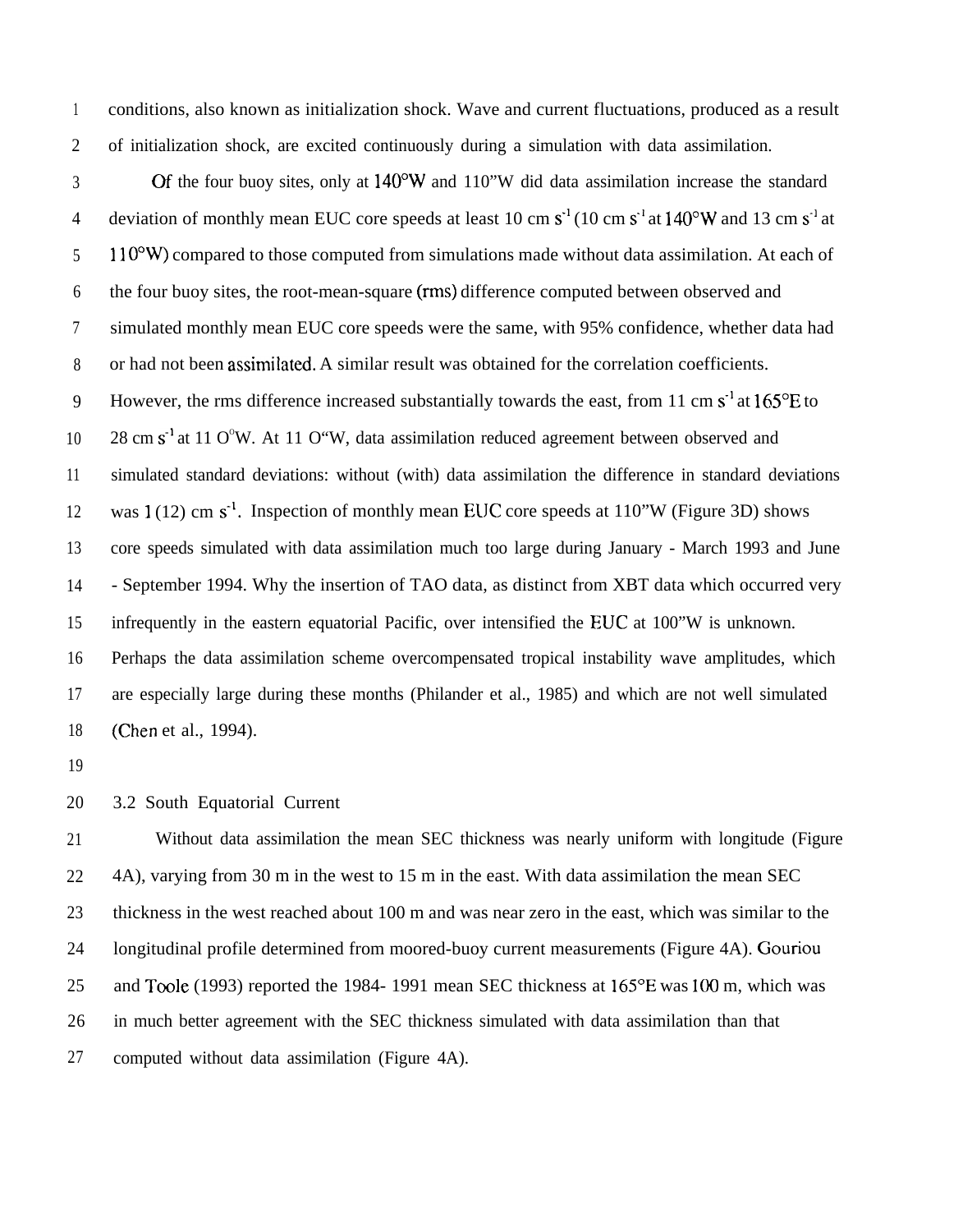1 2 3 4 5 6 7 8 9 10 11 12 13 14 15 16 17 18 19 20 21 22 The SEC flow is analyzed with respect to the transport per unit width (Figure 4B). In the eastern Pacific, the mean SEC transports per unit width computed with and without data assimilation were similar and were smaller than observed values. A very weak SEC occurred at  $140^{\circ}$ W and 1 IO\*W and throughout the 150°W - 10OOW longitudinal band. In the western Pacific, no satisfactory agreement was found between the two simulations. Our representation of the mean SEC computed without data assimilation was similar to that simulated by others (Philander et al, 1987; Schopf and Loughe, 1995). The 3.5-times increase in 150°E - 170\*W mean SEC transport per unit width produced by data assimilation was so large as to cast doubt on its validity. Comparison of observed and simulated transports at the moored buoy sites did not resolve the situation. At 170°W the observed transport was virtually identical to that simulated with data assimilation, but at 165°E neither simulation had acceptable agreement with observed transport. In addition to having data assimilation increase the mean SEC thickness (Figure 4A), the simulated mean westward current at the surface increased, from 20 to 60 cm  $s<sup>-1</sup>$  at the date line (not shown). Data assimilation raised the thermocline at the equator by a small amount and depressed it by 40 m at 6°S, enhancing the north-south slope of the thermocline (Figure 5), which at 3°S would enhance the geostrophic current by about 30 cm s-'. Thus, it seemed feasible for data assimilation to increase SEC transport per unit width by 15  $m^2 s''$  beyond the amount simulated without data assimilation, but this would not explain excessive mean SEC westward transports from 165°E - 180°E. It is a problem to simulate near-surface currents in the western equatorial Pacific, as also described by Acero-Schertzer et al. (1997). This warm pool region where rainfall exceeds evaporation by 1 m has complicated wind, current, hydrographic and ocean mixing structures (Wijesekera and Gregg, 1996).

23 24 25 26 27 To help determine reliability of the simulated SEC intensity in the western Pacific, the 9-19 October 1994 *1'Atalanre* ADCP data were averaged in longitude and depth to correspond to the NCEP grid. The October 1994 SEC transports per unit width simulated without data assimilation were nearly uniform (- 5 m<sup>2</sup>S-l) throughout the  $165^{\circ}E - 150^{\circ}W$  region. With data assimilation the simulated transports varied longitudinally, reached maximum  $(-33 \text{ m}^2 \text{s}^{-1})$  at 173°E, and were in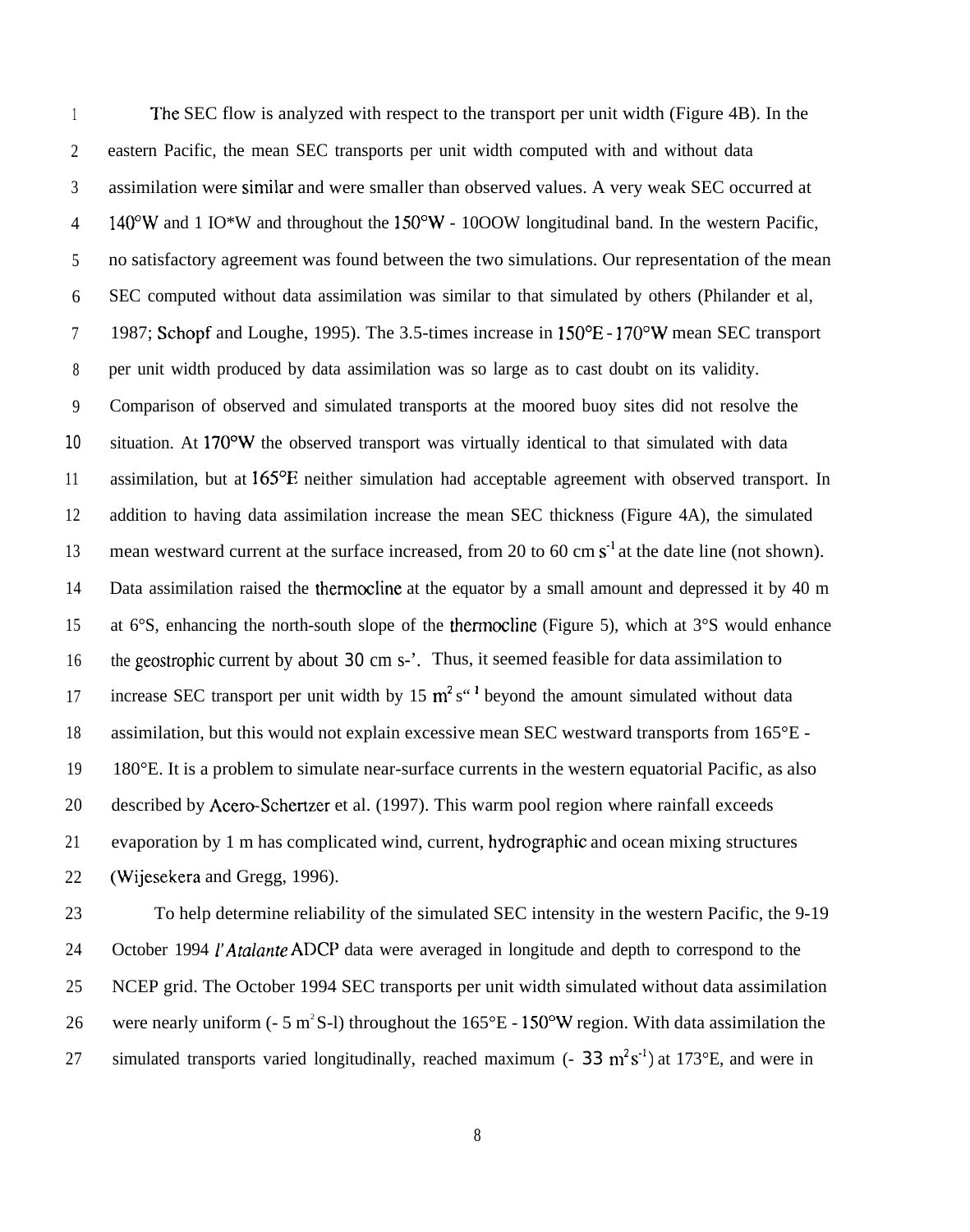1 2 3 4 5 6 7 8 9 10 11 12 13 14 15 16 17 better agreement with *l'Afalante* observations to confirm that the SEC was significantly more intense west of 170°W (Figure 4C). Further evidence of a strong zonal gradient of SEC transport per unit width in October 1994 was provided with moored buoy current measurements, in which SEC transports per unit width were - 34 and -3  $m^2s^{-1}$  at 165 $^{\circ}$ E and 170 $^{\circ}$ W, respectively (not shown). In contrast to the April 1992- March 1995 mean simulations, in October 1994 the observed SEC transports west of the date line, including 165°E, were significantly greater than those simulated with data assimilation (compare Figures 4B and 4C). Caution is advised in interpretation of a comparison between monthly mean OGCM simulations and data recorded over a 10-day interval from a moving ship because space and time fluctuations associated with each method are not separable. In the western Pacific, substantial upper-ocean current fluctuations are produced by episodic westerly wind bursts (Delcroix et al., 1993). Also, the NCEP data assimilation procedure (Ji et al., 1995), with a 4-week "utilization" time interval for subsurface temperature observations, reduced the influence of submonthly oceanographic phenomena. That data assimilation increased the temporal vanability of monthly mean SEC transport per unit width was not surprising. At 165"E and 170°W the standard deviations of SEC transport without (with) data assimilation were 5 (14) and 7 (13)  $m^2S$ -l, respectively. Differences between standard deviations computed from observations and simulations with data assimilation were less

18 than 1 m<sup>2</sup>s<sup>-1</sup> at 165°E and 170°W, indicating a positive influence produced by data assimilation.

19

## 20 *4* Conclusions and Discussions

21 22 23 24 25 26 Assimilation of subsurface temperature observations altered simulated currents along the equator in the Pacific. In the eastern (western) Pacific the mean EUC (SEC) was strengthened. Simulations of the mean EUC (SEC) in the eastern (western) Pacific made without data assimilation were less reliable than those computed with data assimilation. Data assimilation increased temporal variability of monthly mean EUC and SEC currents. Results could be explained by the coupling between zonal gradient of temperature and EUC and between meridional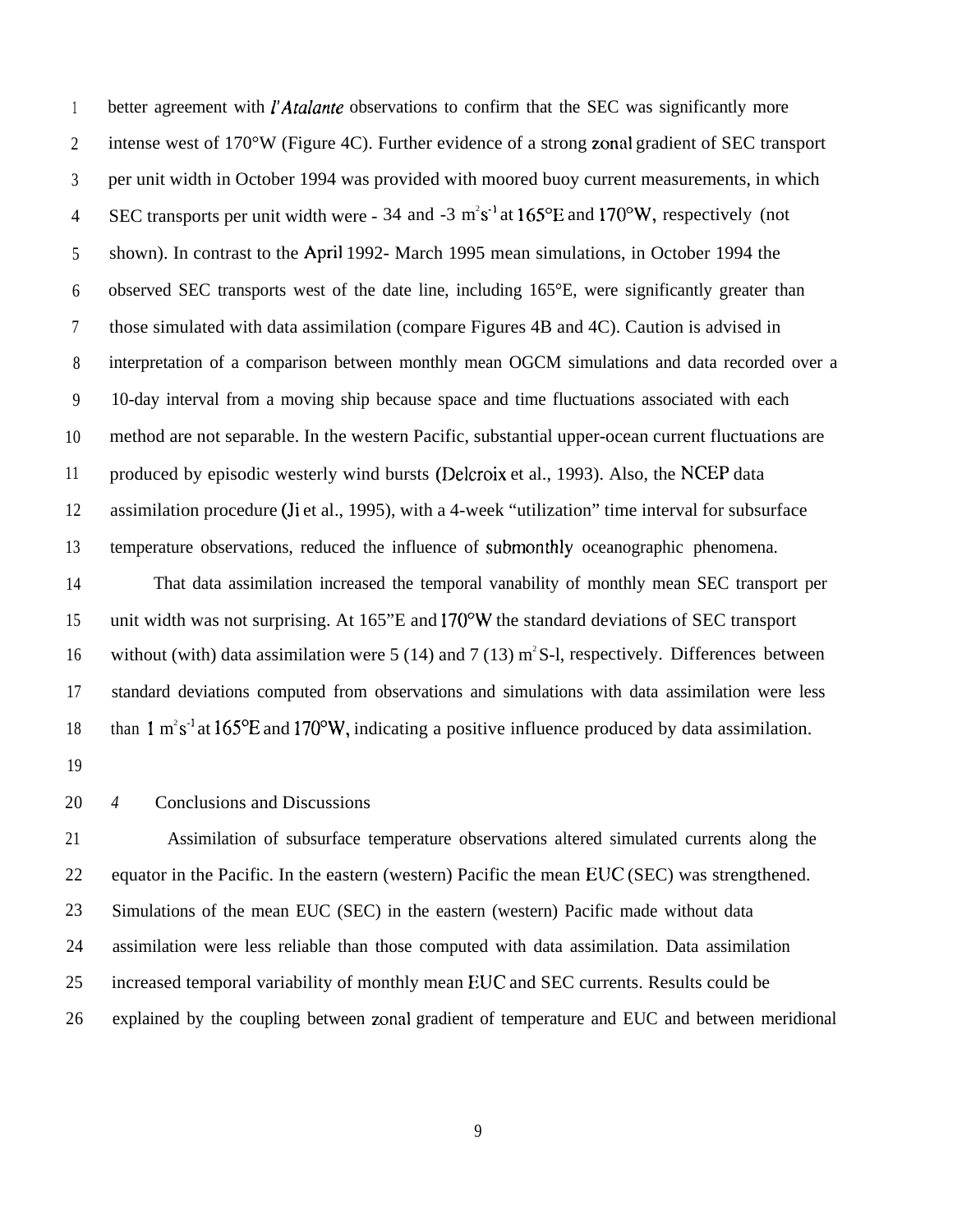1 2 gradient of temperature and SEC. The increase in temporal variability produced with data assirni lat ion did not agree with observations.

3 4 *5 6 7 8 9* 10 11 *12* 13 14 15 16 17 18 19 20 21 22 23 24 25 Our finding that the influence of data assimilation on upper ocean currents along the Pacific equator was longitude dependent suggests caution in evaluation of data assimilation schemes at a single location. For instance, current measurements at 140"W were used by Carton et al. (1996) to show how data assimilation, which involved altimeter sea surface topography measurements in addition to XBT and TAO subsurface temperature measurements and a different scheme from the one we employed, did not affect the May 1993- April 1994 mean SEC simulation. While this result was similar to ours, the situation was much different further to the west (Figure 4) where SEC simulations were affected by data assimilation. With respect to the mean EUC core speed at 140"W, Carton et al. (1996) found data assimilation increased it by 15 cm S-l compared to that computed without data assimilation. The mean EUC core speed that Carton et al. (1996) simulated with data assimilation was 40 cm  $s<sup>-1</sup>$  smaller than that observed (100 cm s-l), and the difference was four times larger than our result (Figure 2). Also, inspection of Figure 3C shows very good correspondence bet ween the May 1993- April 1994 observed mean EUC core speed  $(100 \text{ cm s}^3)$ and that simulated with data assimilation. In another example in which 140°W moored currents demonstrated effectiveness of a data assimilation scheme, Fukumori ( 1995) showed that data assimilation, which involved yet another scheme and also a different ocean model compared to those used by Carton et al. (1996) and ourselves, improved the agreement with respect to observations of temporal variability of 25-m zonal current. In our investigation, data assimilation also improved the representation of temporal variability of 25-m zonal current, with standard deviations of 3S monthly mean values equal to 23, 25, and 16 cm  $s<sup>1</sup>$  for observations, simulation with data assimilation, and simulation without data assimilation, respectively. Our "system" achieved a higher level of improvement compared to that determined visually from Fukumori's (1995; plate 7) result.

26 27 Although currents simulated with data assimilation were more representative of observations, ample opportunities exist for further improvement. Several candidates are briefly discussed.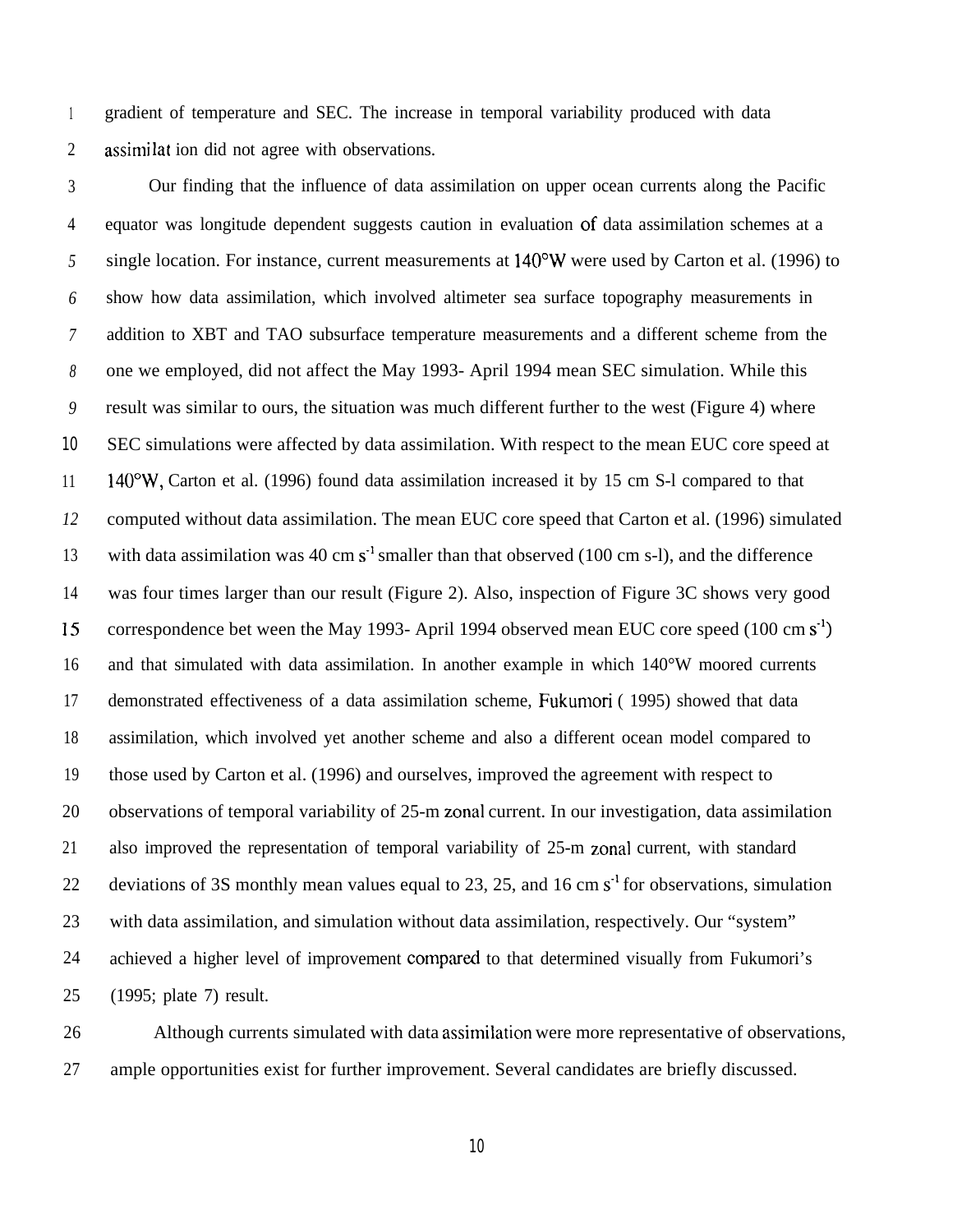1 2 3 4 *5* 6 7 *8 9* 10 11 12 13 14 15 16 Although there is always a need to have more data to assimilate, the quantity of equatorial subsurface temperature data is unlikely to increase substantially because the subsurface temperature observational network has reached a plateau. In our investigation, there was no assimilation of surface fresh-water flux and subsurface salinity measurements, which preliminary tests have shown to be beneficial (Murtugudde and Busalacchi, 1997; Reynolds et al., 1997). Salinity measurements from a composite TAO and ship-of-opportunity network and satellite measurements of rainfall have the potential to reduce the salinity-related uncertainty of simulated fields. Excellent coverage in space and time of sea surface height variations are available from satellite altimetry measurements, which improve the representation of submonthly thermocline fluctuations (Carton et al., 1996). In the near-equatorial zone where geostrophic adjustment is weak, assimilation of velocity data would be helpful, especially in the eastern Pacific (Hao and Ghil, 1994). It is doubtful that, in the foreseeable future, there will be a sufficient quantity of vertical profiles of current measurements available for assimilation. However, near-surface ( $\approx$  15-m depth) currents determined from satellite-tracked drifters are plentiful and have not yet been assimilated, which, as suggested by Anderson et al. (1996), may prove beneficial in the near-equatorial zone to initialize the velocity field of ubiquitous Kelvin waves.

17 18 19 20 21 22 23 24 25 26 27 The winds we employed were not optimum because all TAO wind measurements had not reached NCEP via the GTS in order for NCEP to insert TAO winds into the operational wind analyses. A composite NCEP and TAO wind product, named NCEP+TAO, had eastward zonal wind stress west of 170°E where the NCEP zonal wind stress was westward (Figure 6). East of the date line, the NCEP westward wind stress was smaller than that computed with NCEP+TAO data, with a 25% mean difference in the central Pacific (Figure 6). With NCEP+TAO winds, the mean EUC core speed simulated without data assimilation was not distinguishable from that computed with NCEP winds (not shown). However, with data assimilation the mean EUC core speeds in the eastern Pacific simulated with NCEP+TAO winds were 10- 15 cm  $s<sup>-1</sup>$  smaller than those computed with NCEP winds (not shown). With the zonal gradient of the thermocline fixed by data assimilation, the NCEP+TAO westward wind stress apparently transferred more westward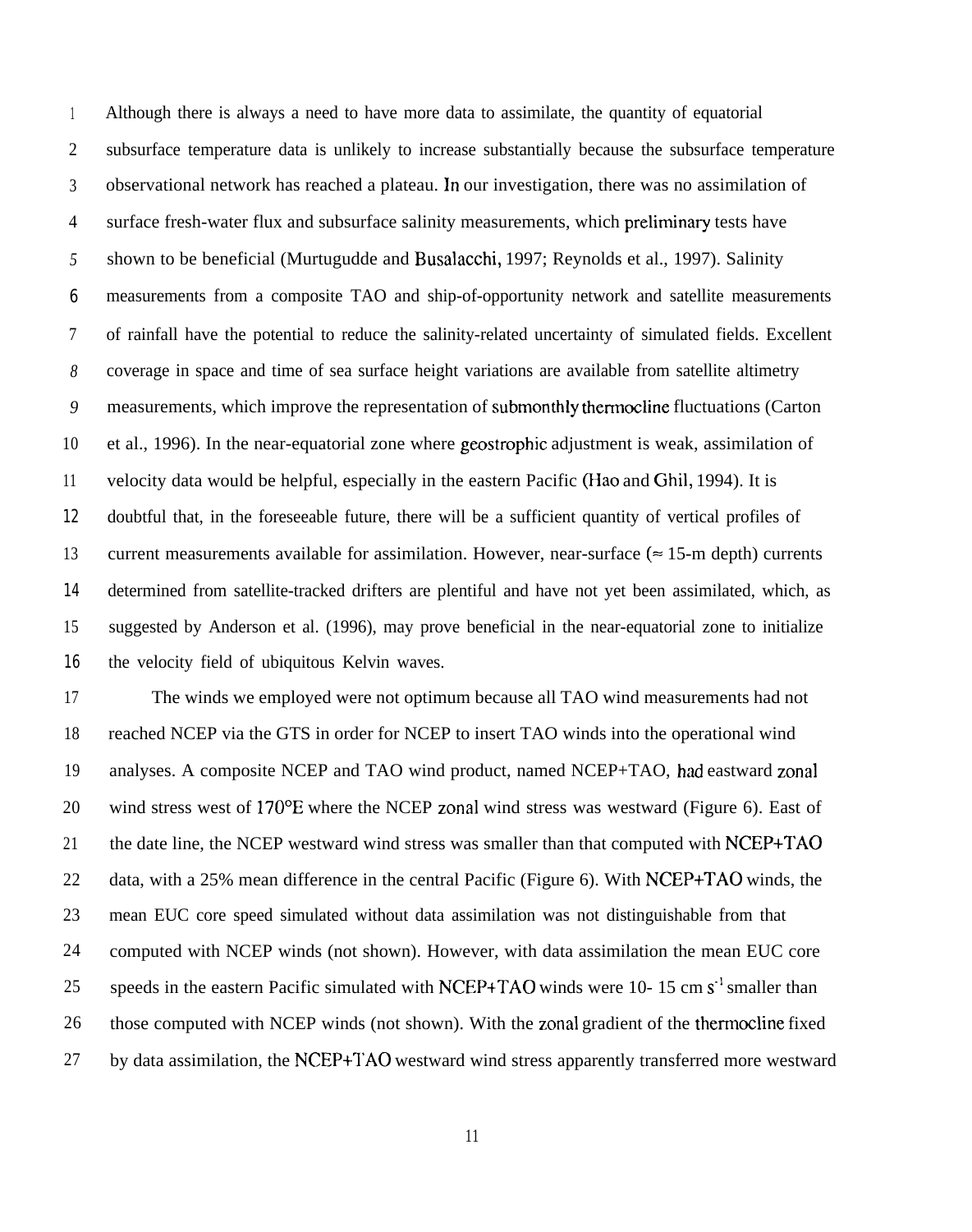1 2 3 4 5 6 7 momentum to the ocean to reduce the EUC strength compared to that simulated with NCEP winds. If this mechanism was operative, there was no evidence in the SEC transports per unit width which, in the eastern Pacific, were the same for NCEP and NCEP+TAO wind data. In addition to improvements in the NCEP wind analyses, subdaily winds should be used to simulate subsurface oceanographic conditions because the heat flux is better represented (Rosati and Miyakoda, 1988). Subdaily winds had been available for our investigation but not used because the initial study had been performed with several monthly mean wind fields.

8 9 10 11 12 13 14 15 16 17 18 Parameterization of vertical mixing by turbulent processes can influence the impact of data assimilation. For instance, in the absence of data assimilation the Mellor and Yamada (1982) scheme yields a weaker EUC core speed in the eastern Pacific compared to that simulated with the Pacanowski and Philander (1981) method (Halpern et al., 1995). The choice of mixing parameterization would also influence the SEC, with deeper penetration of the SEC in the western Pacific produced by the Chen et al. (1994) mixing scheme compared to the NCEP version (Ji et al., 1995) of the Pacanowski and Philander (1981) method. Horizontal mixing also influences equatorial currents. A stronger EUC core speed would be expected by decreasing the intensity of horizontal mixing (Pacanowski and Philander, 1981), leading to a smaller effect produced by data assimilation. Studies of space- and time-dependent parametenzations of horizontal and vertical mixing are warranted.

19 20 21 22 23 24 25 26 Data assimilation in ocean models began about a decade ago, producing a suite of problems to solve, such as reduction of initialization shock. It is tempting to speculate that initialization shock, which excite erroneous motions in the process of velocity adjustment, would have a greater effect on simulated currents in the western Pacific than in the eastern Pacific because of the larger number of XBT profiles in the west. It was in the western equatorial Pacific that SEC simulations with and without data assimilation were quite different. Determining optimal assimilation methodology for climate prediction is current] y a topic of debate. As Malanotte-Rizzoli and Tziperman (1996, p. 13) stated in a review of the oceanographic data assimilation problem, "it is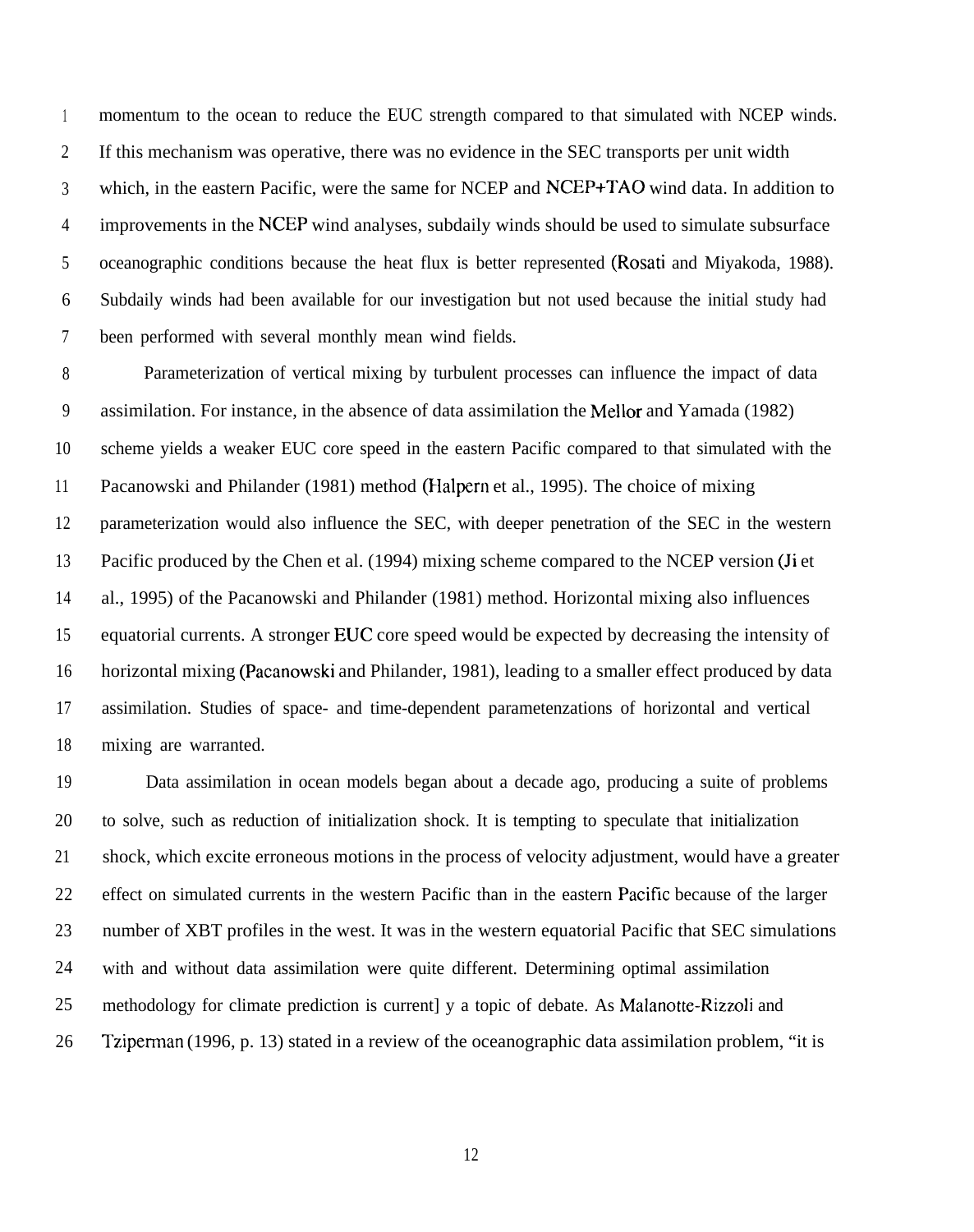1 2 quite surprising to realize how much work is still required to meet" the objective of simulating ocean behavior in four dimensions. This is especially true for equatorial currents.

3

4

5 Acknowledgements

5 6 7 8 9 10 We are grateful to G. Eldin (ORSTOM), M. McPhaden (PMEL), and R. Weisberg (USF) for kindly sending current measurements from *l'Atulante,* from moored buoys at 165°E, 140°W and 110"W, and from the moored buoy at 170"W, respectively. Diagrams were prepared by K. Perry (JPL). The research described in this paper was performed, in part, by the Jet Propulsion Laboratory, California Institute of Technology, under contract with the National Aeronautics and Space Administration.

11

12 6 References

13 Acero-Schertzer, C. E., D. V. Hansen, and M. S. Swenson, 1997: Evaluation and diagnosis of

14 surface currents in the National Centers for Environmental Prediction's ocean analyses. *J.*

15 *Geophys. Res.,* 102, 21037-21048.

16 17 Anderson, D. L. T., J. Sheinbaum, and K. Haines, 1996: Data assimilation in ocean models. Revs. *Prog. Phys., 59, 1209-1266.*

18 19 Cane, M. A., and E. S. Sarachik, 1979: Forced baroclinic ocean motion. 111. The linear equatorial basin case. *J. Mar. Res.,* 37, 355-398.

20 Carton, J. A., B. S. Giese, X. Cao, and L. Miller, 1996: Impact of altimeter, thermistor, and

21 expendable bathythermograph data on retrospective analyses of the tropical Pacific Ocean. *J.*

22 *Geophys. Res.,* 101, 14147-14159.

23 24 Chen, D., L. M. Rothstein, and A. J. Busalacchi, 1994: A hybrid vertical mixing scheme and its application to tropical ocean models. *J. Phys. Oceanogr.*, 24, 2156-2179.

25 Delcroix, T., G. Eldin, M. McPhaden, and A. Morliere, 1993: Effects of westerly wind bursts

26 upon the western equatorial Pacific Ocean, February - April 1991. *J. Geophys. Res.,* 98,

27 16379-16385.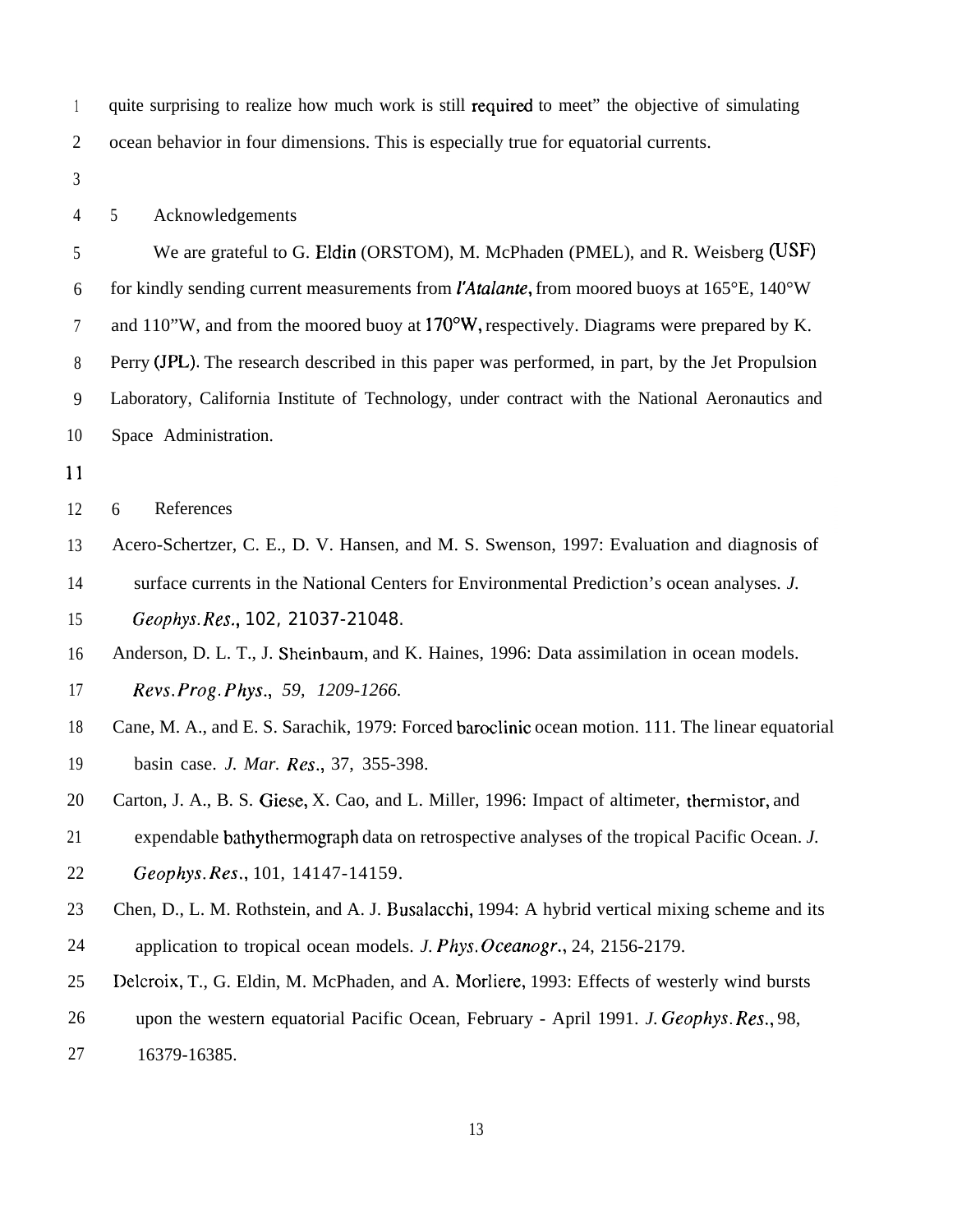| 1                | Eldin, G., M. Rodier and M.-H. Radenac, 1997: Physical and nutrient variability in the upper       |
|------------------|----------------------------------------------------------------------------------------------------|
| $\overline{2}$   | equatorial Pacific with westerly wind forcing and wave activity in October 1994. Deep-Sea          |
| 3                | Res., in press.                                                                                    |
| 4                | Enfield, D. B., and J. E. Harris, 1995: A comparative study of tropical Pacific sea surface height |
| 5                | variability: Tide gauges versus the National Meteorological Center data-assimilating ocean         |
| 6                | general circulation model, 1982-1992. J. Geophys. Res., 100, 8661-8675.                            |
| 7                | Fukumori, I., 1995: Assimilation of TOPEX sea level measurements with a reduced-gravity,           |
| $\,8\,$          | shallow water model of the tropical Pacific Ocean. J. Geophys. Res., 100, 25027-25039.             |
| $\boldsymbol{9}$ | Goddard, L., and N. E. Graham, 1997: El Niño in the 1990s. J. Geophys. Res., 102, 10423-           |
| 10               | 10436.                                                                                             |
| 11               | Gouriou, Y., and J. Toole, 1993: Mean circulation of the upper layers of the western equatorial    |
| 12               | Pacific Ocean. J. Geophys. Res., 98, 22495-22520.                                                  |
| 13               | Halpern, D., Y. Chao, C.-C. Ma, and C. R. Mechoso, 1995: Comparison of tropical Pacific            |
| 14               | temperature and current simulations with two vertical mixing schemes embedded in an ocean          |
| 15               | general circulation model and reference to observations. J. Geophys. Res., 100, 2515-2522.         |
| 16               | Hanawa, K., P. Rual, R. Bailey, A. Sy, and M. Szabados, 1995: A new depth-time equation for        |
| 17               | Sippican or TSK T-7, T-6 and T-4 expendable bathythermographs (XBT). Deep-Sea Res., 42,            |
| 18               | 1423-1451.                                                                                         |
| 19               | Hao, Z., and M. Ghil, 1994: Data assimilation in a simple tropical ocean model with wind stress    |
| 20               | errors. J. Phys. Oceanogr., 24, 2111-2128.                                                         |
| 21               | Ji, M., and T. M. Smith, 1995: Ocean model response to temperature data assimilation and varying   |
| 22               | surface wind stress: Intercomparisons and implications for climate forecast. Mon. Wea. Rev.,       |
| 23               | 123, 1811-1821.                                                                                    |
| 24               | Ji, M., A. Leetmaa, and J. Derber, 1995: An ocean analysis system for seasonal to interannual      |
| 25               | climate studies. Mon. Wea. Rev., 123, 460-481.                                                     |
| 26               | Leetmaa, A., and M. Ji, 1989: Operational hindcasting of the tropical Pacific. Dyn. Atmos.         |
| 27               | Oceans, 13, 465-490.                                                                               |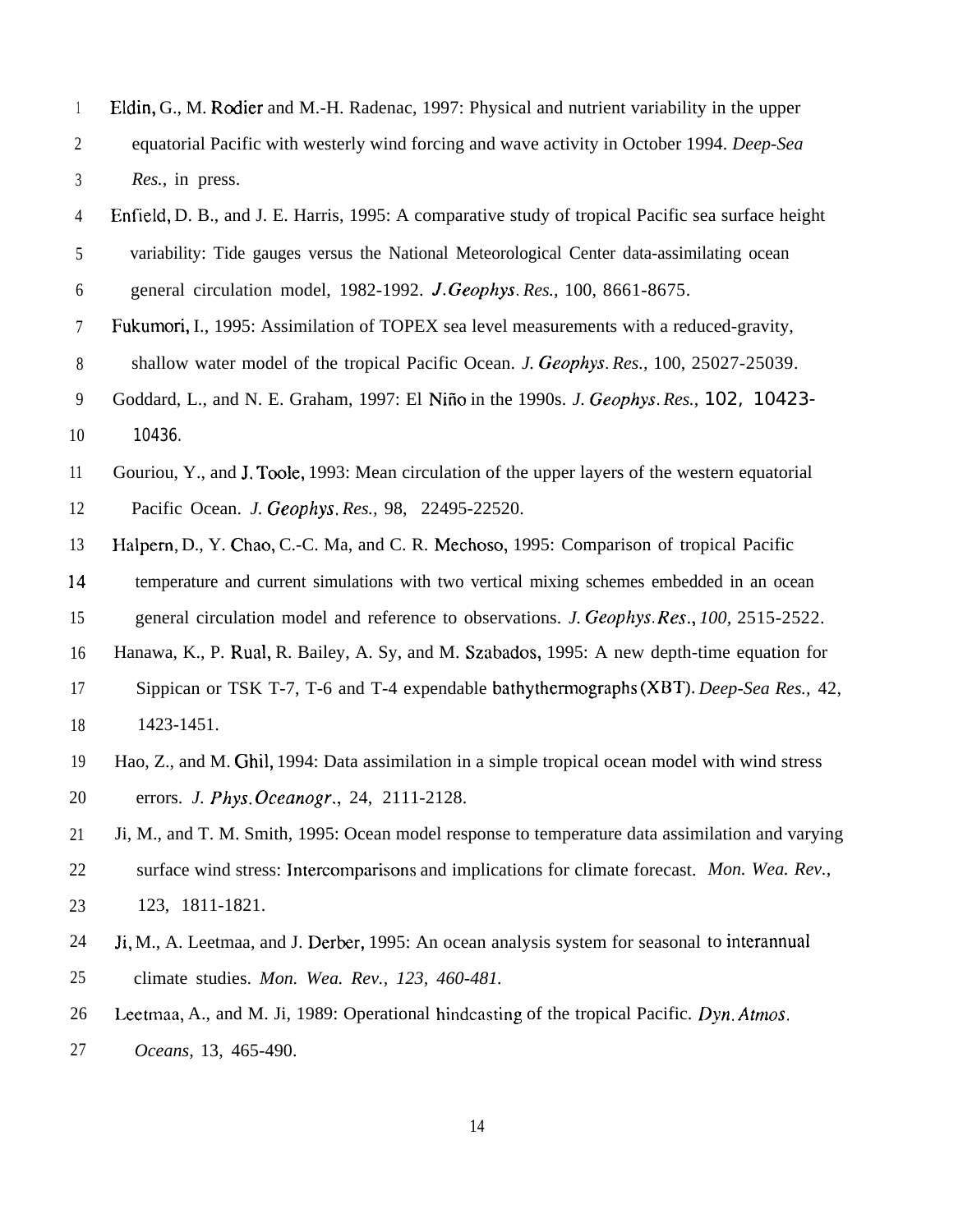- 1 Leetmaa, A., and M. Ji, 1996: Ocean data assimilation as a component of a climate forecast
- 2 system. *Modern Approaches to Data Assimilation in Ocean Modeling,* P. Malanotte-Rizzoli,
- 3 Ed., Elsevier, 271-293.
- 4 Malanotte-Rizzoli, P., and E. Tziperman, 1996: The oceanographic data assimilation problem:
- 5 Overview, motivation and purposes. *Modern Approaches to Data Assimilation in Ocean*
- 6 *A40defing,* P. Malanotte-Rizzoli, Ed., Elsevier, 3-17.
- 7 8 McPhaden, M. J., 1995: The Tropical Atmosphere-Ocean array is completed. *Bull., Amer. Meteor. Sot., 76, 739-741.*
- 9 10 Mellor, G. L., and T. Yamada, 1982: Development of a turbulence closure model for geophysical fluid problems. *Rev. Geophys.,* 20, 851-875.
- 11 12 Murtugudde, R., and A. J. Busalacchi, Salinity effects in a tropical ocean model. *J. Geophys. Res.,* in press.
- 13 14 Pacanowski, R. C., and S. G. H. Philander, 1981: Parameterization of vertical mixing in numerical models of tropical oceans. *J. Phys. Oceanogr., 11,* 1443-1451.
- 15 16 Philander, S. G. H., W. Hurlin, and A. D. Seigel, 1987 A model of the seasonal cycle in the tropical Pacific Ocean. *J. Phys. Ckeanogr.,* 17, 1986-2002.
- 17 Philander, S. G. H., D. Halpern, D. Hansen, R. Legeckis, L. Miller, C. Paul, R. Watts, R.
- 18 19 Weisberg, and M. Wimbush, 1985: Long waves in the equatorial Pacific Ocean. Eos, *Trans. Amer. Geophys. Un., 66, 154.*
- 20 Plimpton, P. E., H. P. Freitag, and M J. McPhaden, 1997: ADCP velocity errors from pelagic
- 21 fish schooling around equatorial moorings. *J. Afmos. Oceanic Tech.,* in press.
- 22 Reynolds, R. W., M. Ji, and A. Leetmaa, 1997, Use of salinity to improve ocean modeling.
- 23 *Phys. Chem. Earth,* in press.
- 24 25 Rosati, A., and K. Miyakoda, 1988: A general circulation model for upper ocean simulation. *J. Phys. Oceanogr., 18, 1601-1626.*
- 26 27 Schopf, P. S., and A. Loughe, 1995: A reduced-gravity isopycnal ocean model: Hindcasts of El Niño. Mon. Wea. Rev., 123, 2839-2863.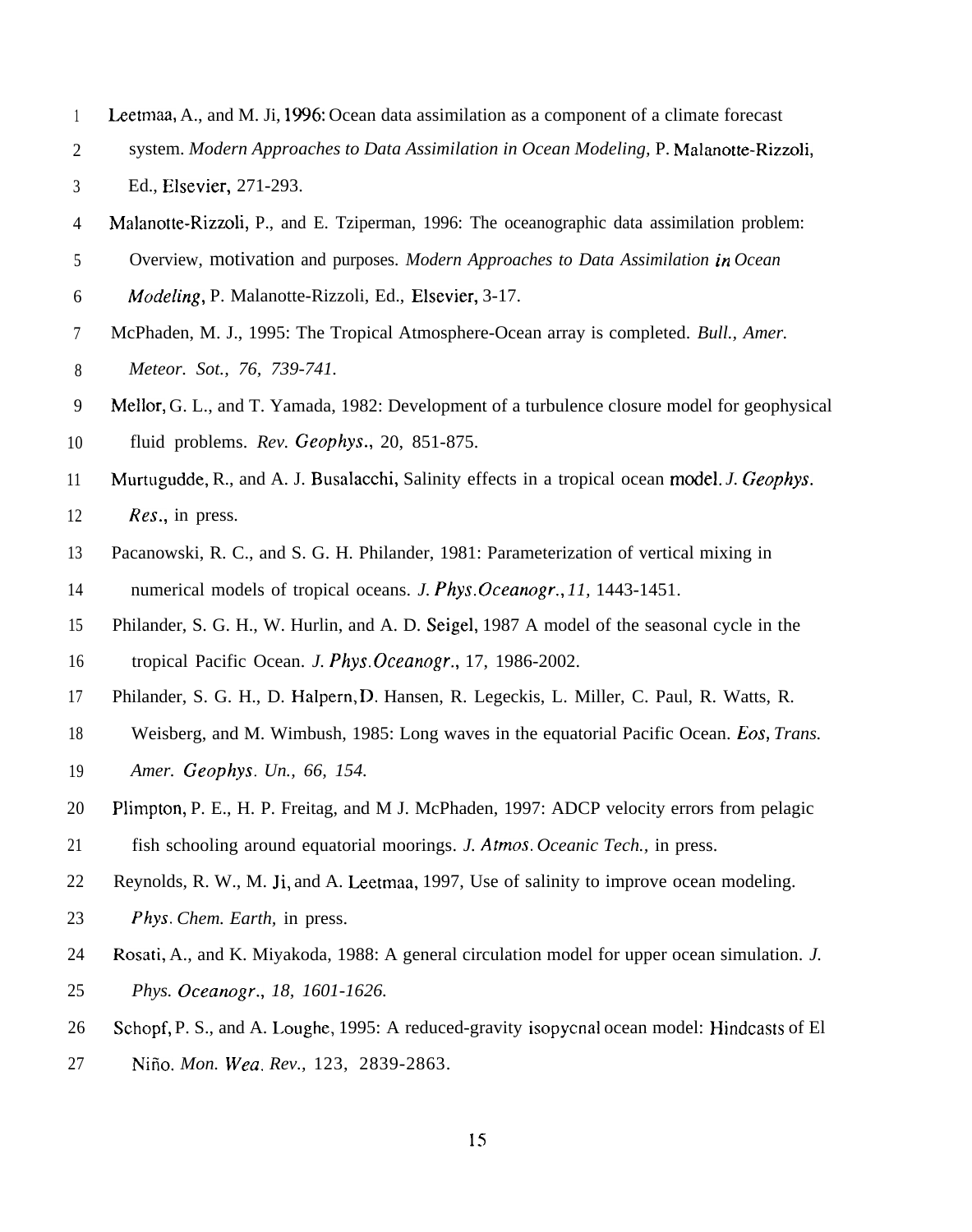<sup>1</sup> Weisberg, R. H., and C. Wang, 1997: Slow variability in the equatorial west-central Pacific in

3 Wijesekera, H. W., and M. C. Gregg, 1996: Surface layer response to weak winds, westerly

4 bursts, and rain squalls in the western Pacific warm pool. *J. Geophys. Res., 101,* 977-997.

<sup>2</sup> relation to ENSO. *J. Clim.*, 10, 1998-2017.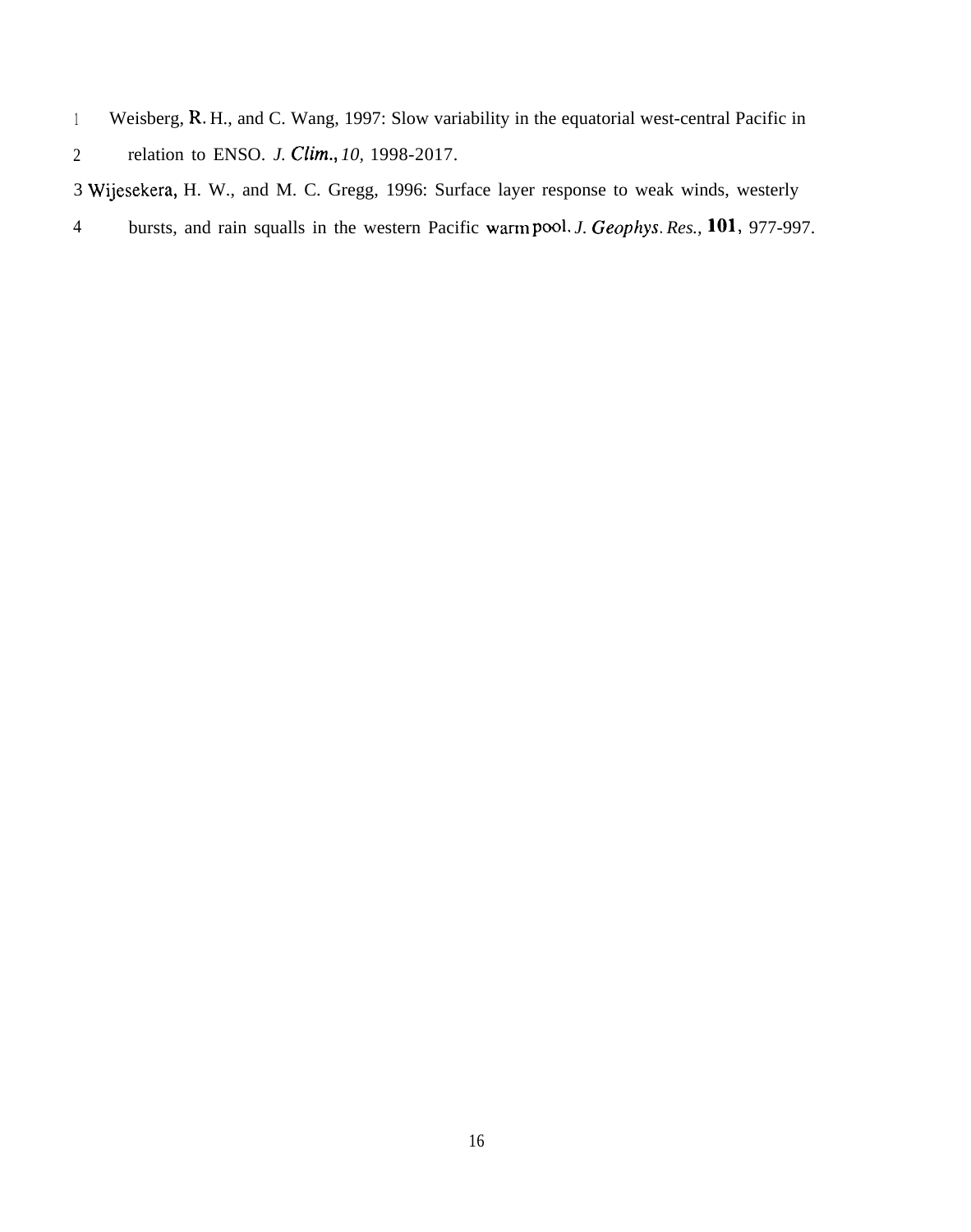1

## List of Figures

2 3 4 Figure 1. Longitudinal profiles along the equator of April 1992- March 1995 mean depth of 20"C isotherm simulated with and without assimilation of subsurface temperature measurements.  $DA =$ data assimilation.

5

6 7 8 9 Figure 2. Longitudinal profiles along the equator of April 1992- March 1995 Equatorial Undercurrent core speed simulated with and without assimilation of subsurface temperature measurements. Solid dot represents moored-buoy current observations. DA = data assimilation.

10 11 12 Figure 3. Monthly mean Equatorial Undercurrent core speeds simulated with and without data assimilation at (A) 165°E, (B) 170°W, (C) 140° W, and (D) 110"W. Solid dot represents mooredbuoy current observations.  $DA = data$  assimilation.

13

14 15 16 17 18 Figure 4. Longitudinal profiles along the equator of April 1992- March 1995 (A) thickness and (B) transport per unit width simulated with and without assimilation of subsurface temperature measurements. Solid dot represents moored-buoy current observations. (C) is similar to (B), except monthly mean simulations were associated with October 1994 and observations were recorded by a ship during 9- 19 October.  $DA = data$  assimilation.

19

20 21 22 Figure 5. Latitudinal profiles averaged over 165°E -180° of April 1992- March 1995 mean depths of several isothems simulated with (dash line) and without (solid line) assimilation of subsurface temperature measurements.

23

24 25 Figure 6. Longitudinal profiles of  $1^{\circ}S - 1^{\circ}N$  April 1992- March 1995 mean zonal surface wind stress computed with NCEP (dash line) and NCEP+TAO (solid line) wind products.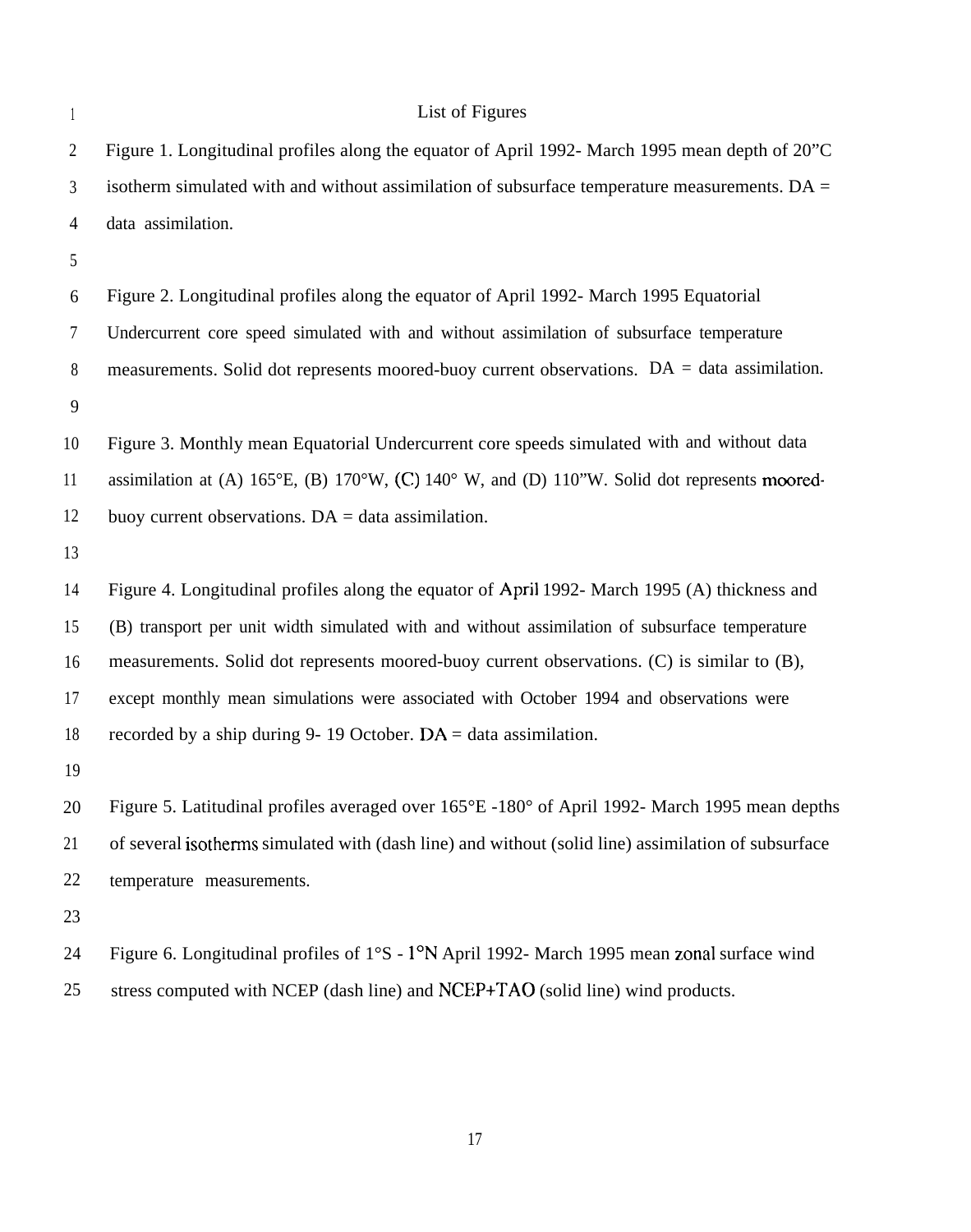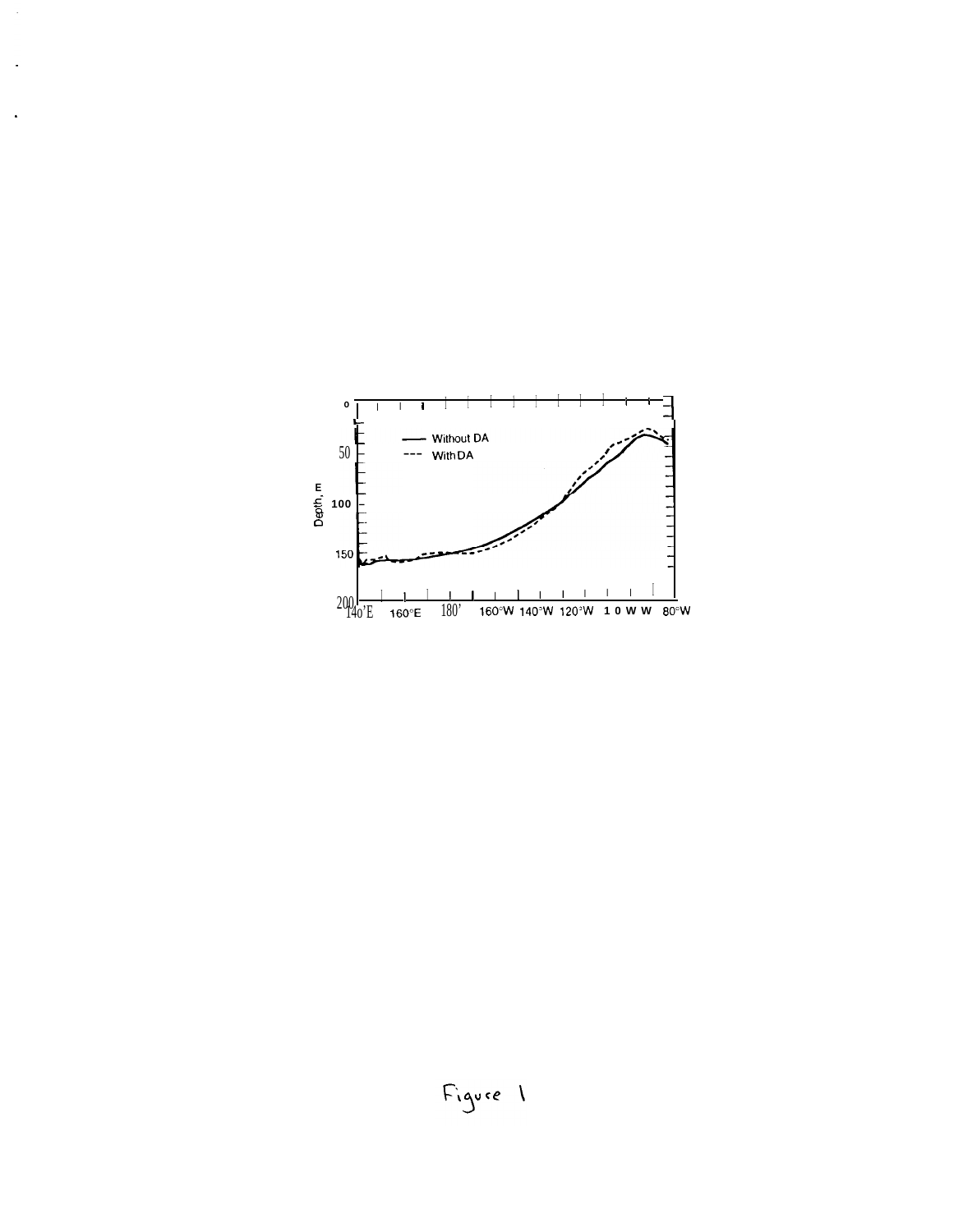

 $\bullet$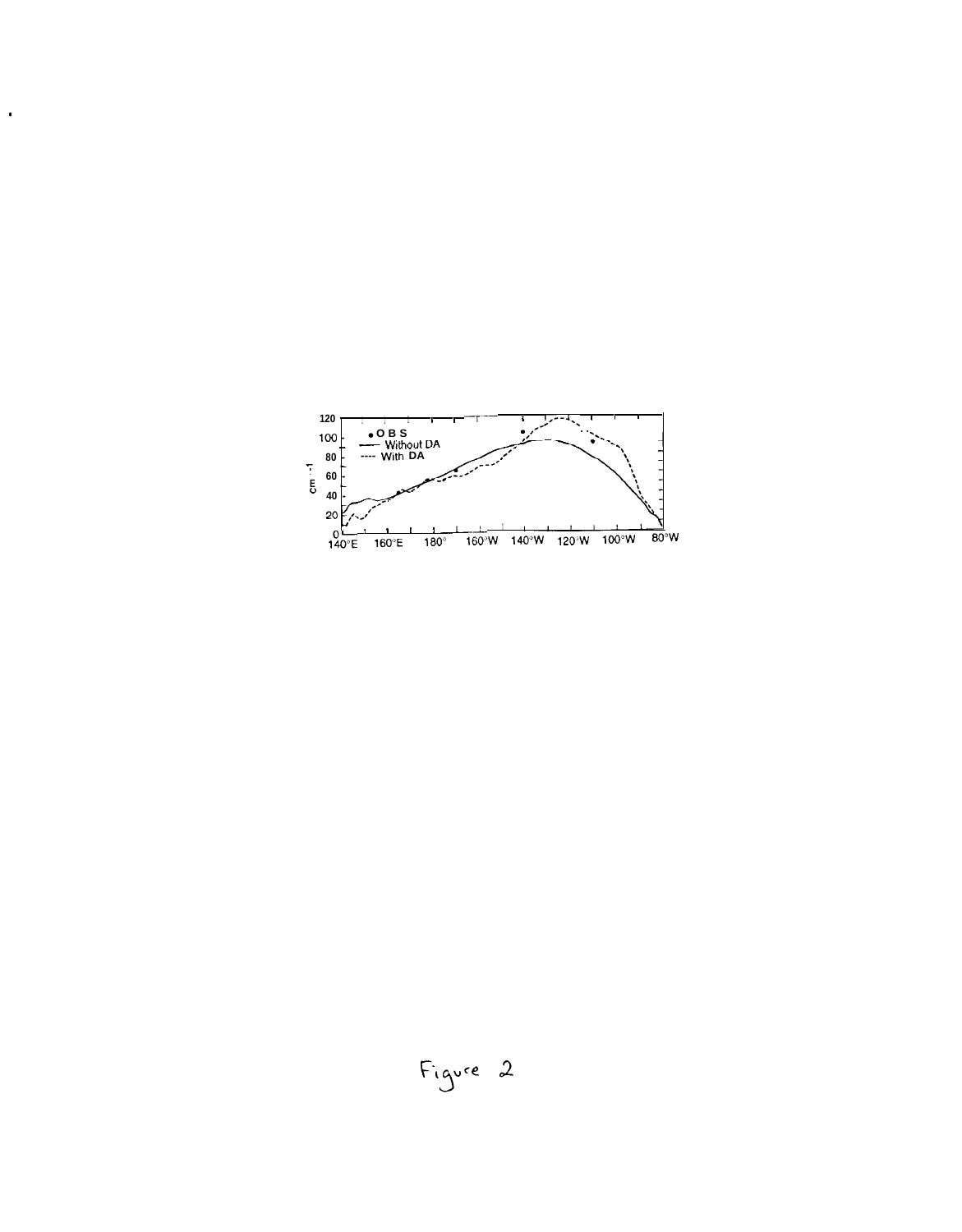

 $\ddot{\phantom{a}}$ 

Figure 3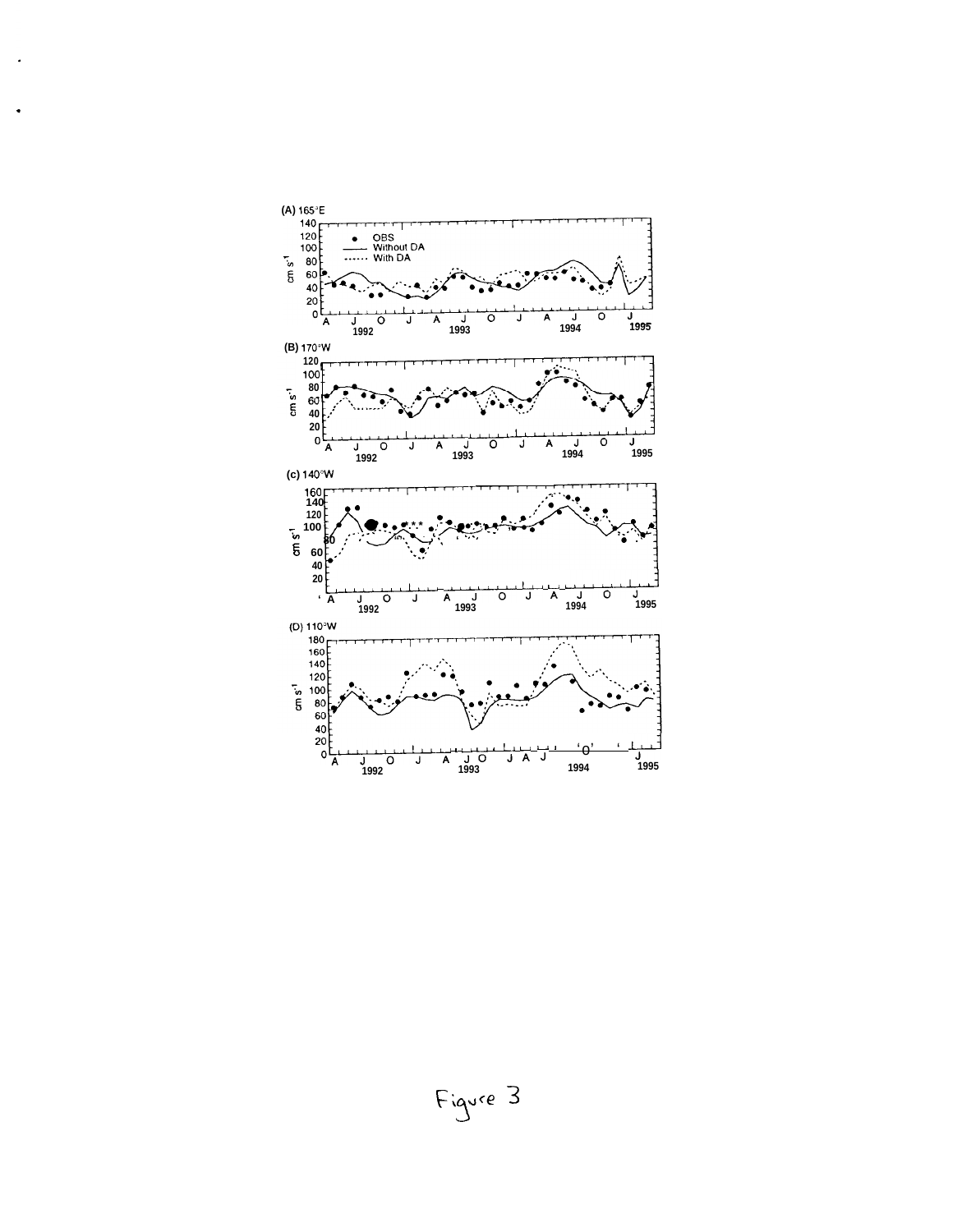

Figure 4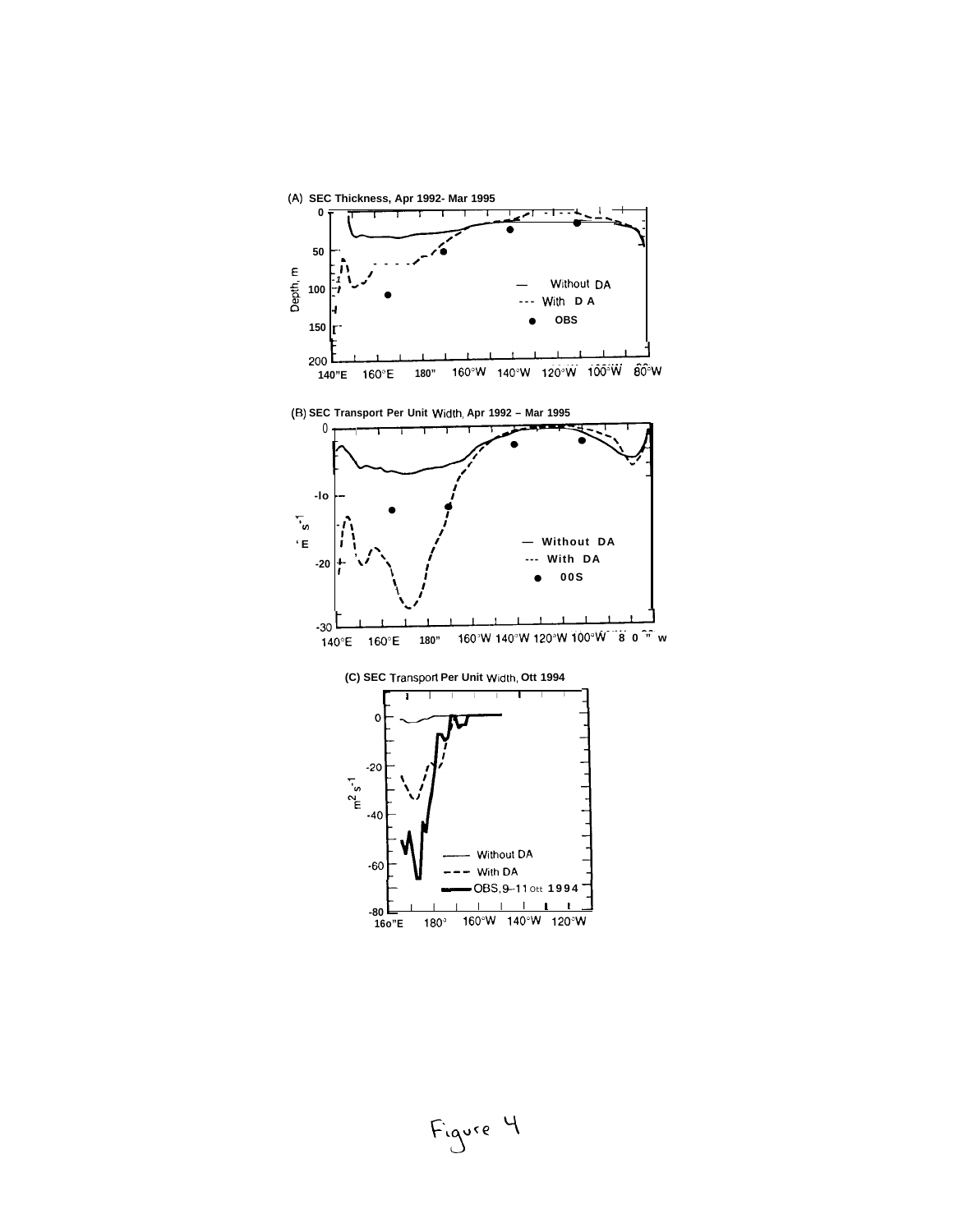